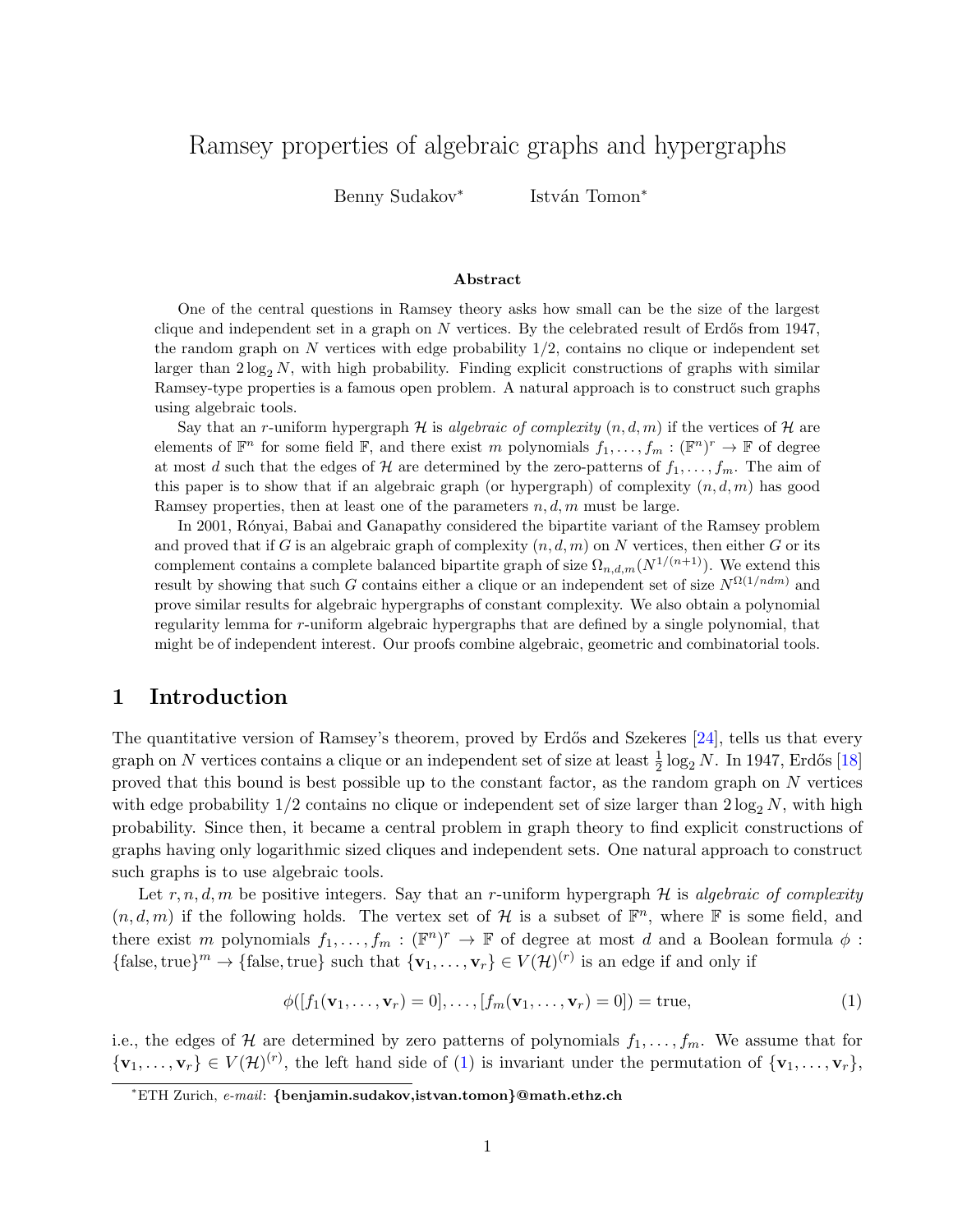so the edges of  $\mathcal H$  are well defined. Also, say that an r-uniform hypergraph  $\mathcal H$  is *strongly-algebraic* of complexity  $(n, d)$ , if there exists a single polynomial  $f : (\mathbb{F}^n)^r \to \mathbb{F}$  of degree at most d such that  ${\mathbf v}_1, \ldots, {\mathbf v}_r \in V(\mathcal{H})^{(r)}$  is an edge if and only if  $f({\mathbf v}_1, \ldots, {\mathbf v}_r) \neq 0$ . We assume that the statement  $f(\mathbf{v}_1,\ldots,\mathbf{v}_r)=0$  is invariant under the permutation of  $\mathbf{v}_1,\ldots,\mathbf{v}_r$ . (We could have also defined edges by  $f(\mathbf{v}_1,\ldots,\mathbf{v}_r)=0$ , but later it will be more convenient to work with this definition.)

#### 1.1 Ramsey properties of algebraic graphs

One of the most well known explicit constructions of graphs having small cliques and independent sets is due to Frankl and Wilson  $[25]$ . For a prime p, they consider the graph G, whose vertex set is the  $p^2 - 1$  element subsets of [n], and the sets A and B are joined by an edge if  $|A \cap B| = -1$ (mod p). This graph is strongly-algebraic of complexity  $(n, 2)$ , as we can identify each set with its characteristic vector over  $\mathbb{F}_p^n$ , and two such vectors **v** and **w** are joined by an edge if  $\langle \mathbf{v}, \mathbf{w} \rangle \neq -1$ . Note that G is also algebraic of complexity  $(p^2-1,1,(p^2-1)^2)$  over R, as we can identify each set of size  $p^2 - 1$  with a vector listing its elements, and whether the vectors  $\mathbf{u}, \mathbf{v} \in \mathbb{R}^{p^2-1}$  are joined by an edge can be decided by the  $(p^2 - 1)^2$  linear equations  $\mathbf{u}(i) = \mathbf{v}(j)$ . The number of vertices of G is  $N = {n \choose n^2}$  $p_{2-1}^{n}$ ), and the celebrated Frankl-Wilson theorem on restricted intersections implies that G has no clique or independent set of size larger than  $\binom{n}{n}$  $p_{p-1}^{(n)} = O_p(N^{1/(p+1)})$ . Choosing  $n = p^3$ , the largest clique and independent set in G has size  $2^{O(\sqrt{\log N \log \log N})}$ . Another candidate for a graph with good Ramsey properties is the Paley-graph. If  $p = 1 \pmod{4}$  is a prime, the Paley-graph of order p is the graph whose vertex set is  $\mathbb{F}_p$ , and x and y are joined by an edge if  $x + y$  is a quadratic residue, that is,  $(x+y)^{(p-1)/2} \neq -1$ . Such graphs are strongly-algebraic of complexity  $(1,(p-1)/2)$ , and it is widely believed that Paley-graphs have only polylogarithmic sized cliques or independent sets. For the best known explicit constructions of Ramsey graphs, see the recent works of Chattopadhyay, Zuckerman [\[7\]](#page-20-0) and Cohen [\[11\]](#page-21-3).

The above two constructions of algebraic graphs have at least one large parameter in their complexity. In this paper we show that this is not a coincidence, and if an algebraic graph of complexity  $(n, d, m)$  has good Ramsey properties, then at least one of the parameters  $n, d, m$  must be large. In 2001, Rónyai, Babai and Ganapathy  $[35]$  considered a bipartite version of this problem. A bi-clique in a graph G is two disjoint sets  $A, B \subset V(G)$  such that  $|A| = |B|$  and every vertex in A is joined to every vertex in B by an edge. Note that if G is the random N-vertex graph with edge probability  $1/2$ , then the size of the largest bi-clique in both G and its complement is  $O(\log N)$ , with high probability. In contrast, Rónyai, Babai and Ganapathy  $[35]$  proved that if G is an algebraic graph on N vertices of complexity  $(n, d, m)$ , then either G or its complement contains a bi-clique of size at least  $cN^{1/(n+1)}$ , where  $c = c(n, d, m) > 0$ . However, the existence of large bi-cliques or their complements does not imply the existence of large cliques or independent sets. Our first theorem extends the result of Rónyai, Babai and Ganapathy as follows.

<span id="page-1-0"></span>**Theorem 1.1.** There exists a constant  $c > 0$  such that the following holds. Let n, d, m, N be positive integers. Let G be an algebraic graph of complexity  $(n, d, m)$  on N vertices. Then G contains either a clique or an independent set of size at least  $c'N^{1/\gamma}$ , where  $c' = c'(n, d, m) > 0$  and

$$
\gamma = cnm \min \left\{ d, \frac{n \log d}{\log n} \right\}.
$$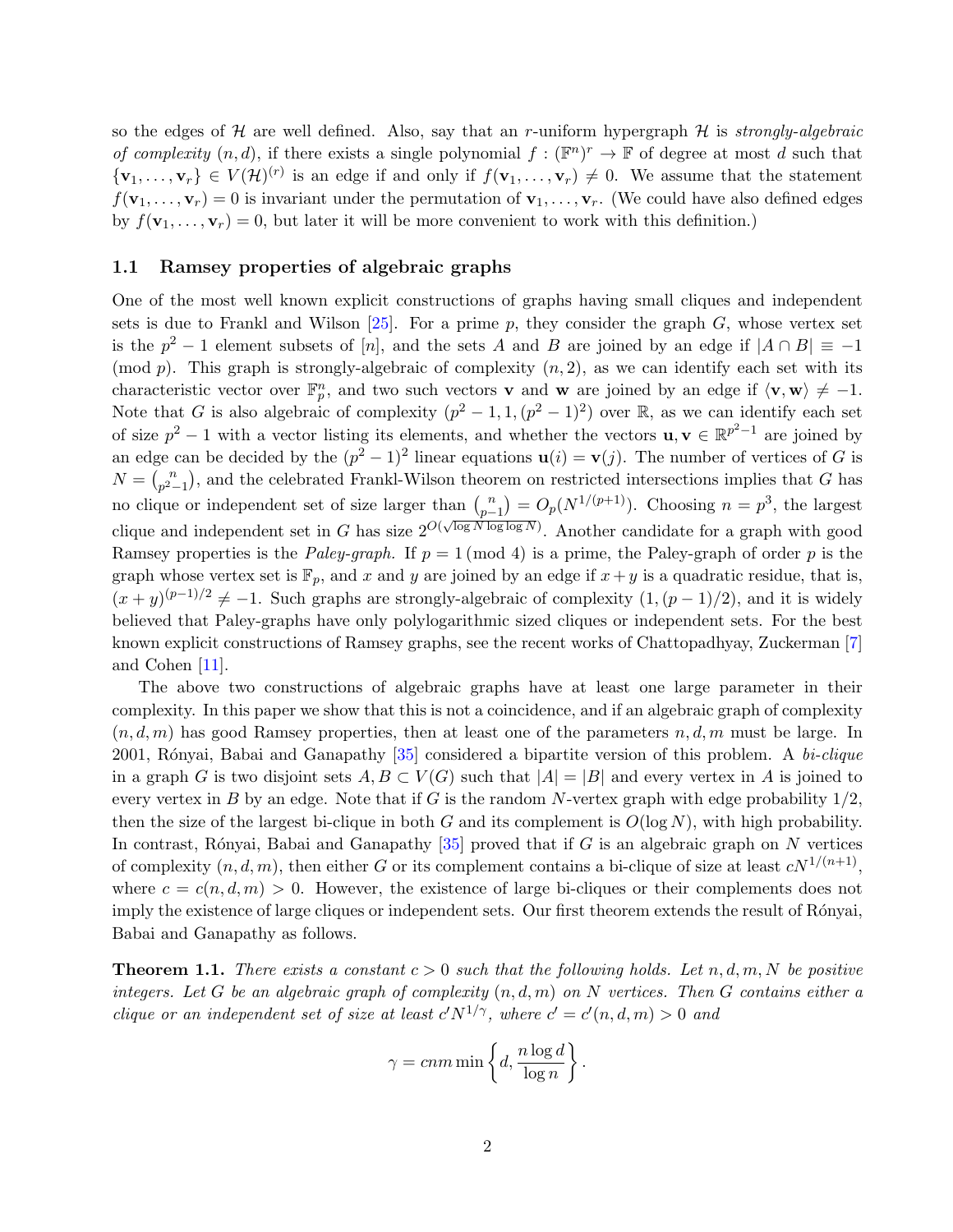I.e., the growth of exponent  $\gamma$  as a function of n is linear, while as a function of d, it is at most logarithmic.

The more general multicolor Ramsey problem considers edge-colorings of the complete graph  $K_N$ with t colors, and asks how small can be the size of the largest monochromatic clique. A coloring  $c: E(K_N) \to [t]$  of the complete graph  $K_N$  with t colors is algebraic of complexity  $(n, d, m)$ , if there exist m polynomials  $f_1, \ldots, f_m : (\mathbb{F}^n)^2 \to \mathbb{F}$  of degree at most d and a function  $\phi : \{\text{false}, \text{true}\}^m \to [t]$ such that  $c(\mathbf{u}, \mathbf{v}) = \phi(\lbrace f_i(\mathbf{u}, \mathbf{v}) = 0 \rbrace_{i \in [m]}).$ 

In case  $t = p + 1$ , where p is prime, the best known construction (not necessarily explicit) of a coloring of  $K_N$  with t colors having small monochromatic cliques is a recent result of Conlon and Ferber [\[12\]](#page-21-4), which was further improved for  $t > 3$  by Wigderson [\[41\]](#page-22-1). In [12], it is proved that if *n* is a positive integer and  $N = 2^{n/2} p^{3n/8 + o(n)}$ , then  $K_N$  has a coloring with t colors containing no monochromatic clique of size  $n$ . Surprisingly, the coloring they provide is almost algebraic. More precisely, first they consider an algebraic  $(t - 1)$ -coloring of complexity  $(n, 2, t - 1)$ , and then they recolor the last color class with two new colors randomly.

We prove the extension of Theorem [1.1,](#page-1-0) which shows that in an algebraic coloring of complexity  $(n, d, m)$ , at least one of the parameters n, d, m must be large if we want to avoid large monochromatic cliques.

<span id="page-2-0"></span>**Theorem 1.2.** There exists a constant  $c > 0$  such that the following holds. Let  $n, d, m, t, N$  be positive integers. Every algebraic coloring of  $K_N$  of complexity  $(n, d, m)$  with t colors contains a monochromatic clique of size at least  $c'N^{1/\gamma}$ , where  $c' = c'(n, d, m)$  and

$$
\gamma = cnm \min \left\{ d, \frac{n \log d}{\log n} \right\}.
$$

#### 1.2 Ramsey properties of algebraic hypergraphs

The Ramsey problem for hypergraphs is also subject of extensive study. For positive integers  $r$  and  $t$ , let  $R_r(t)$  denote the smallest N such that any r-uniform hypergraph on N vertices contains either a clique or an independent set of size t. Erdős, Hajnal and Rado  $[21]$  and Erdős and Rado  $[22]$  proved that there exist constants  $c, C > 0$  such that

$$
\operatorname{tw}_{r-1}(ct^2) < R_r(t) < \operatorname{tw}_r(Ct),
$$

where the *tower function*  $tw_k(x)$  is defined as  $tw_1(x) = x$  and  $tw_k(x) = 2^{tw_{k-1}(x)}$ . For recent developments on the topic, see also the works of Conlon, Fox, and Sudakov [\[14,](#page-21-7) [15\]](#page-21-8).

Semi-algebraic graphs and hypergraphs are closely related to algebraic ones and were first studied by Alon, Pach, Pinchasi, Radoičić and Sharir [\[2\]](#page-20-1). An r-uniform hypergraph  $H$  is semi-algebraic of complexity  $(n, d, m)$  if  $V(\mathcal{H}) \subset \mathbb{R}^n$ , and there exist m polynomials  $f_1, \ldots, f_m : (\mathbb{R}^n)^r \to \mathbb{R}$  and a Boolean formula  $\phi$  such that  $\{v_1,\ldots,v_r\} \in V(\mathcal{H})^{(r)}$  is an edge if and only if  $\phi(\{f_i(v_1,\ldots,v_r)\geq 0\})$  $0\}_{i\in[m]}$ ) is true.

Let  $R_r^{n,d,m}(t)$  denote the smallest N such that any r-uniform semi-algebraic hypergraph of complexity  $(n, d, m)$  contains either a clique or an independent set of size t. Conlon et al. [\[13\]](#page-21-9) studied the Ramsey problem for semi-algebraic hypergraphs and proved that there exists  $c = c(r, n, m, d) > 0$ and  $C = C(r, n, m, d) > 0$  such that

$$
tw_{r-1}(ct) \le R_r^{n,d,m}(t) < tw_{r-1}(t^C).
$$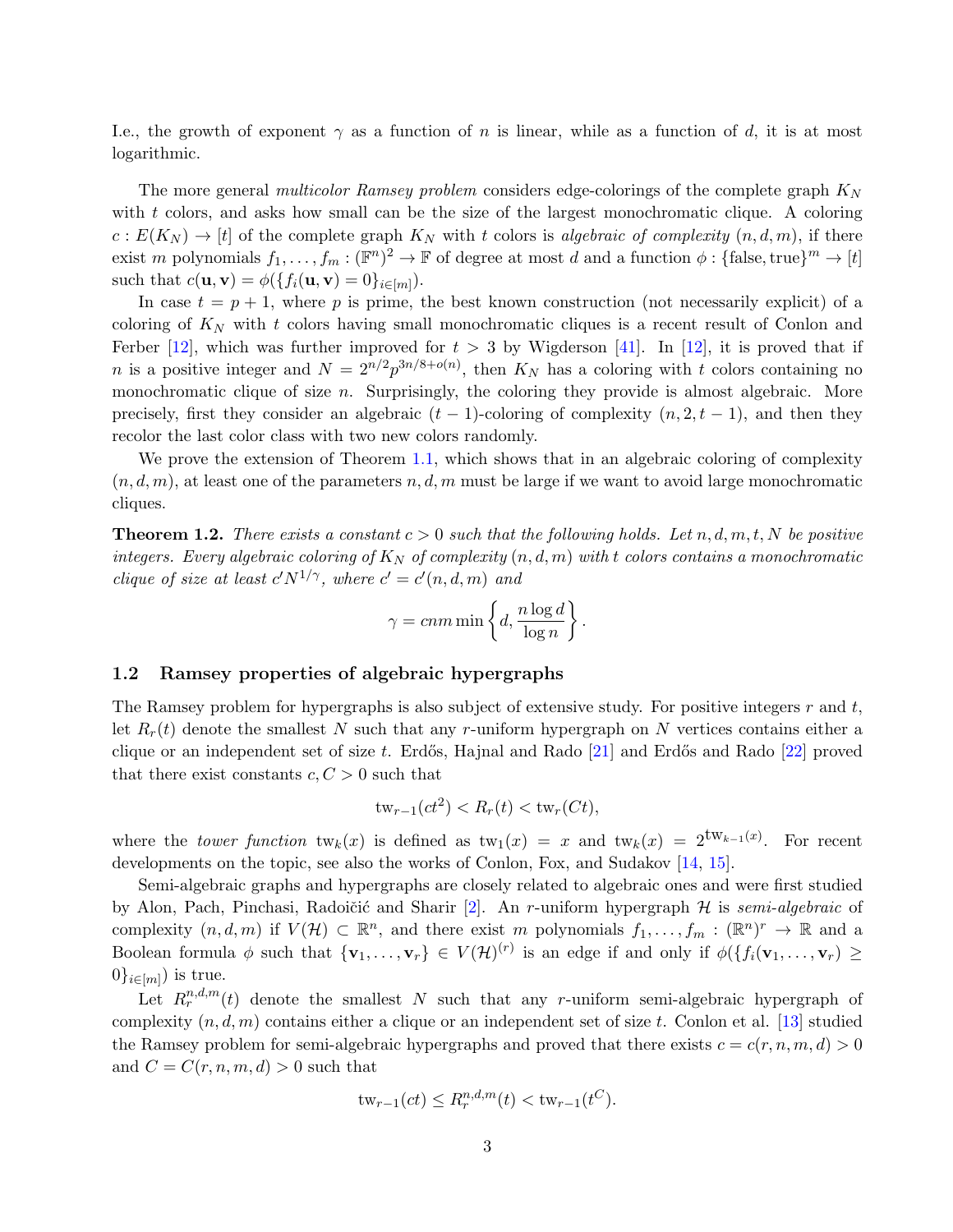In the special case of  $n = 1$ , Bukh and Matoušek [\[6\]](#page-20-2) proved that if H is an r-uniform semi-algebraic hypergraph of complexity  $(n, d, m)$  on N vertices, then one can always find a clique or independent set of size at least  $c'$  log log N, where  $c'$  may not only depend on the complexity, but on the defining polynomials  $f_1, \ldots, f_m$  as well.

Quite surprisingly, algebraic hypergraphs behave very differently. We show that such hypergraphs of constant complexity contain polynomial sized cliques or independent sets.

<span id="page-3-0"></span>**Theorem 1.3.** Let r, n, d, m be positive integers, then there exists  $\gamma = \gamma(r, n, d, m) > 0$  and  $c =$  $c(r, n, d, m) > 0$  such that the following holds. If H is an r-uniform algebraic hypergraph of complexity  $(n, d, m)$  on N vertices, then H contains either a clique or an independent set of size at least  $cN^{1/\gamma}$ . One can choose

$$
\gamma = 2r^2 m \left( \binom{n+d}{d} + 1 \right).
$$

Let us remark that the existence of  $\gamma$  (whose dependence on n, d, m is not quite explicit) also follows from a model theoretic argument of Malliaris and Shelah, Theorem 3.5 in [\[34\]](#page-22-2) (see also [\[9\]](#page-21-10) for a shorter proof). They show that if H is a p-stable r-uniform hypergraph on N vertices (see [\[9\]](#page-21-10) for definitions), then H contains either a clique or an independent set of size  $N^{\gamma}$ , where  $\gamma = \gamma(r, p) > 0$ . They also remark that r-uniform algebraic hypergraphs of complexity  $(n, d, m)$  are also p-stable for some  $p = p(r, n, d, m).$ 

Theorem [1.3](#page-3-0) might give the feeling that semi-algebraic graphs and hypergraphs have always stronger Ramsey-type properties than algebraic ones. In the concluding remarks, we will show that this is not always true.

#### 1.3 Erd˝os-Hajnal conjecture and graphs of bounded VC-dimension

Our results are also closely related to the celebrated Erdős-Hajnal conjecture. It was proved by Erdős and Hajnal [\[19\]](#page-21-11) that if G is a graph on N vertices which contains no induced copy of some fixed graph H, then G contains a clique or an independent set of size at least  $e^{c\sqrt{\log N}}$ , where  $c = c(H) > 0$  only depends on  $H$ . They also proposed the conjecture that  $G$  contains a clique or an independent set of size at least  $N^c$  for some  $c = c(H) > 0$ . This conjecture, referred to as the Erdős-Hajnal conjecture, is one of the central open problems in graph theory. Say that a family of graphs  $\mathcal G$  has the Erdős-Hajnal property, if there exists a constant  $c = c(G) > 0$  such that every  $G \in \mathcal{G}$  contains a clique or an independent set of size at least  $|V(G)|^c$ . The Erdős-Hajnal conjecture is equivalent to the statement that every hereditary family of graphs has the Erd˝os-Hajnal property, unless it is the family of all graphs. Here, we say that a family  $\mathcal F$  of r-uniform hypergraphs is *hereditary*, if  $\mathcal F$  is closed under taking induced subhypergraphs.

Although the Erd˝os-Hajnal conjecture is still wide open, its bipartite analog was solved twenty years ago by Erdős, Hajnal and Pach  $[20]$ . They proved that if an N-vertex graph G contains no induced copy of  $H$ , then either  $G$  or its complement has a bi-clique of size at least  $N^c$  for some  $c = c(H) > 0$ . Fox and Sudakov [\[29\]](#page-22-3) improved this by showing that either G contains a bi-clique of size  $N^c$ , or it contains an independent set of size at least  $N^c$ . This suggests that finding polynomial sized cliques or independent sets is considerably harder than finding bi-cliques, or their complements.

The aforementioned bound of Erdős and Hajnal was recently improved for graphs of bounded VC-dimension. The concept of graphs of bounded VC-dimension extends both algebraic and semi-algebraic graphs of bounded complexity (as we shall see later). Let  $\mathcal F$  be a family of subsets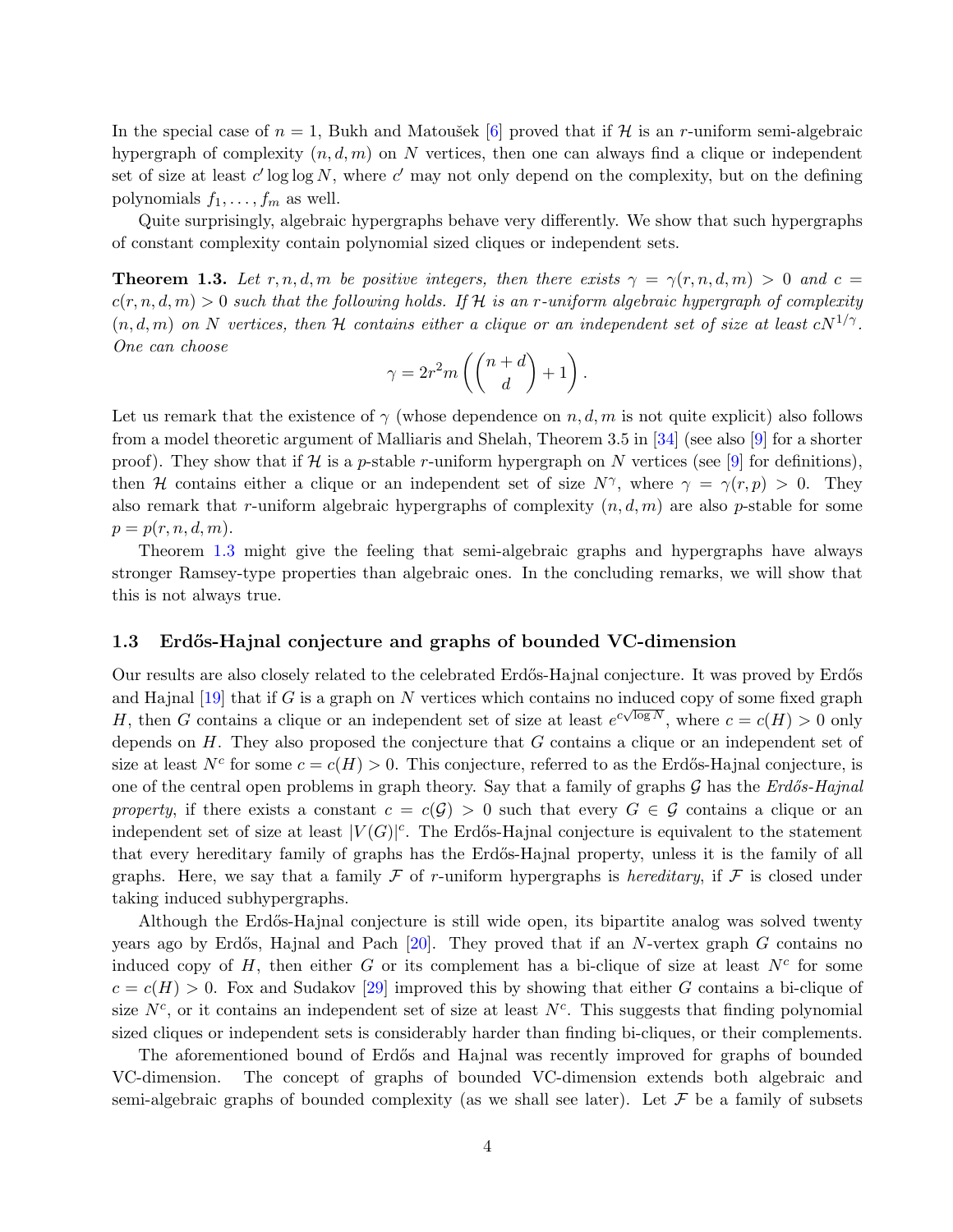of a base set X. If  $U \subset X$ , then  $\mathcal{F}|_{U} = \{A \cap U : A \in \mathcal{F}\}\$ is the projection of  $\mathcal{F}$  to U. Also, for every positive integer z, the *shatter function of*  $\mathcal F$  is defined as

$$
\pi_{\mathcal{F}}(z) = \max_{U \in X^{(z)}} |\mathcal{F}|_U \,|.
$$

The VC-dimension (Vapnik-Chervonenkis dimension) of the family  $\mathcal F$  is the largest integer n such that  $\pi_F(n) = 2^n$ , that is, there exists a set  $U \subset X$  of size n such that  $\mathcal{F} \mid_U = 2^U$ . In this case, we say that U is shattered by  $\mathcal F$ . The VC-dimension, introduced by Vapnik and Chervonenkis [\[40\]](#page-22-4), is one of the most widely used measures of complexity of set systems in computer science and computational geometry. We say that a graph G has VC-dimension n if the family  $\{N(v): v \in V(G)\}$  has VC-dimension n. Ramsey properties of graphs of bounded VC-dimension were recently studied by Fox, Pach and Suk [\[28\]](#page-22-5). They proved that if G is a graph on N vertices of VC-dimension n, then G contains either a clique or an independent set of size  $e^{(\log N)^{1-o(1)}}$ , where  $o(1) \to 0$  as  $N \to \infty$  while n is fixed. It is open whether this bound can be improved to  $N^c$ , where  $c = c(n) > 0$ , that is, whether the family of graphs of VC-dimension at most n has the Erdős-Hajnal property. Theorem [1.1](#page-1-0) shows that this holds for the family of algebraic graphs of constant complexity.

**Corollary 1.4.** Let n, d, m be positive integers. The family of algebraic graphs of complexity  $(n, d, m)$ has the Erdős-Hajnal property.

### 1.4 Regularity lemma for algebraic hypergraphs

Graph and hypergraph regularity lemmas are among the most powerful tools in combinatorics. Let  $\mathcal{H}$ be an r-uniform hypergraph, and let  $V_1, \ldots, V_r$  be disjoint subsets of  $V(\mathcal{H})$ . The *density* of  $(V_1, \ldots, V_r)$ is  $d(V_1,\ldots,V_r) = \frac{|E(V_1,\ldots,V_r)|}{|V_1|\ldots|V_r|}$ , where  $E(V_1,\ldots,V_r)$  is the set of edges containing exactly one vertex from each of  $V_1, \ldots, V_r$ . A partition of  $V(\mathcal{H})$  into parts  $V_1, \ldots, V_K$  is equitable if the sizes of  $V_1, \ldots, V_K$ differ by at most 1.

If G is a graph, and  $(U, V)$  is a pair of disjoint subsets of the vertex set, then  $(U, V)$  is  $\epsilon$ -regular, if  $|d(U,V) - d(U',V')| < \epsilon$  for every  $U' \subset U, V' \subset V$  satisfying  $|U'| \geq \epsilon |U|$  and  $|V'| \geq \epsilon |V|$ . The regularity lemma of Szemerédi [\[38\]](#page-22-6) states that if G is a graph and  $\epsilon > 0$ , then G has an equitable partition into K parts with  $1/\epsilon < K < m(\epsilon)$ , where  $m(\epsilon)$  depends only on  $\epsilon$ , such that all but  $\epsilon$  fraction of the pairs of parts are  $\epsilon$ -regular. Unfortunately, the dependence of  $m(\epsilon)$  on  $1/\epsilon$  is Ackermann-type, so often this regularity lemma is quite inefficient.

For certain special families of hypergraphs one can obtain stronger results. Say that the r-tuple of sets  $(V_1,\ldots,V_r)$  in the r-uniform hypergraph H is  $\epsilon$ -homogeneous if  $d(V_1,\ldots,V_r) \leq \epsilon$  or  $d(V_1,\ldots,V_r) \geq 1-\epsilon$ . Also, say that  $(V_1,\ldots,V_r)$  is *homogeneous* if it is 0-homogeneous. It was proved in the aforementioned paper of Fox, Pach and Suk [\[28\]](#page-22-5) that if  $H$  has VC-dimension n, then  $H$  has an equitable partition into K parts with  $1/\epsilon < K < O_{r,n}((1/\epsilon)^{2n+1})$  such that all but at most  $\epsilon$  fraction of the r-tuples of parts are  $\epsilon$ -homogeneous. The authors refer to this as "ultra-strong regularity lemma" and their bound on the number of parts has exponent which is optimal up to an absolute constant factor. This result improves on a sequence of earlier regularity lemmas for this class of hypergraphs [\[1,](#page-20-3) [8,](#page-21-13) [32\]](#page-22-7). One can do even better for semi-algebraic graphs. Fox, Pach and Suk [\[27\]](#page-22-8) also proved that if H is semi-algebraic of constant complexity, then H has an equitable partition into K parts, where K is bounded by a polynomial of  $\epsilon$  depending only on the complexity, such that all but at most  $\epsilon$ fraction of the r-tuples of parts are homogeneous.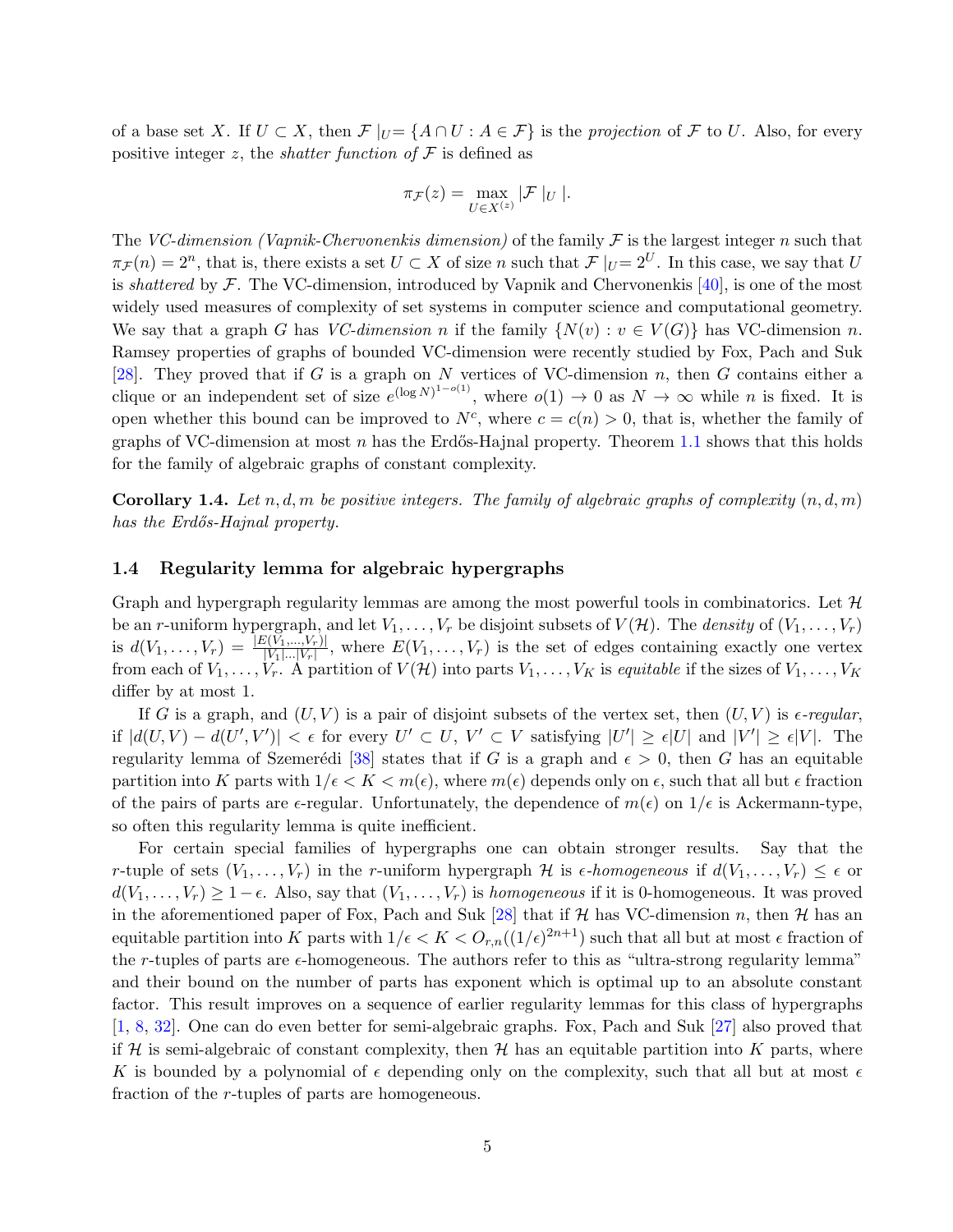But what can we say about algebraic hypergraphs? It turns out that it is too much to ask for a partition in which all but a small fraction of r-tuples of parts are homogeneous. Indeed, if this would be true, it would imply that if G is an algebraic graph of complexity  $(n, d, m)$ , then either G or its complement contains a bi-clique of linear size. In the concluding remarks, we present an example showing that this does not hold in general. On the other hand, Chernikov and Starchenko [\[8\]](#page-21-13) showed (see Theorem 4.13) that if a hypergraph  $\mathcal H$  is p-stable, then  $\mathcal H$  has an equitable partition into K parts with  $1/\epsilon < K < O_p((1/\epsilon)^{p+1})$  such that all r-tuples of parts are  $\epsilon$ -homogeneous. Here, we will prove the following interesting regularity type lemma for strongly-algebraic hypergraphs, which shows that strongly-algebraic hypergraphs are halfway between semi-algebraic hypergraphs, and hypergraphs of bounded VC-dimension.

<span id="page-5-0"></span>**Theorem 1.5.** Let r, n, d be positive integers, then there exists  $c = c(r, n, d)$  such that the following holds. Let H be a strongly-algebraic r-uniform hypergraph of complexity  $(n, d)$ . Then  $V(H)$  has an equitable partition  $V_1, \ldots, V_K$  with  $8/\epsilon < K < c(1/\epsilon)^{r!(2n+1)}$  parts such that all but at most  $\epsilon$ -fraction of the r-tuples of parts are either empty, or have density at least  $1 - \epsilon$ .

Another regularity lemma in algebraic setting was proved by Tao [\[39\]](#page-22-9). This lemma applies to graphs and hypergraphs whose vertices and edges are both defined by algebraic varieties of bounded complexity over some field  $\mathbb F$  and more generally are definable sets of bounded complexity (see [\[39\]](#page-22-9) for details). For example, the above mentioned, Paley-graph falls into this category. Tao's lemma shows that remarkably one can find an  $\epsilon$ -regular partition of the vertices of the graph or hypergraph in question into constant number of (definable) parts, where  $\epsilon \approx |\mathbb{F}|^{-1/4}$ . Interestingly, this seems to be quite different from our regularity lemma for strongly-algebraic hypergraphs.

Let us present an application of Theorem [1.5](#page-5-0) to the Ramsey problem for strongly-algebraic hypergraphs. The following theorem roughly tells us that finding an independent set of size s for some constant  $s = s(r, n, d)$  in a strongly-algebraic r-uniform hypergraph of complexity  $(n, d)$  is almost as 'costly' as finding a very large independent set. This suggests that the exponent in Theorem [1.3](#page-3-0) can be improved and in order to do so, it is enough to show that every such hypergraph contains either an independent set of size s, or a large clique.

<span id="page-5-1"></span>**Theorem 1.6.** Let r, n, d be positive integers,  $s = (r-1)\binom{n+d}{d}$  $\binom{+d}{d}+1$ , and  $c, \alpha, \beta > 0$ . Let F be a hereditary family of strongly-algebraic r-uniform hypergraphs of complexity  $(n, d)$ . Suppose that each  $\mathcal{H} \in \mathcal{F}$  on N vertices contains either a clique of size at least  $cN^{\alpha}$ , or an independent set of size s. Then every  $\mathcal{H} \in \mathcal{F}$  on N vertices contains either a clique of size  $c_1 N^{d\alpha\beta/n}$ , or an independent set of size at least  $c_2N^{1-\beta}$ , where  $c_1, c_2 > 0$  depend only on the parameters  $r, n, d, c, \alpha, \beta$ , and  $d = d(r) > 0$ depends only on r.

Our paper is organized as follows. In the next section, we introduce our notation, and we prepare several tools in order to prove our theorems. We also present the proof of Theorem [1.3](#page-3-0) in this section. Then, in Section [3,](#page-12-0) we present the proof of Theorems [1.1](#page-1-0) and [1.2.](#page-2-0) We continue with the proof of Theorem [1.5](#page-5-0) in Section [4,](#page-15-0) and present the proof of Theorem [1.6](#page-5-1) in Section [5.](#page-18-0) Finally, we provide some discussion in the Concluding remarks.

# 2 Properties of algebraic hypergraphs

In this section, we prepare some tools for the proofs of our main results, and we prove Theorem [1.3.](#page-3-0) First, let us introduce the notation we use throughout the paper, which is mostly conventional.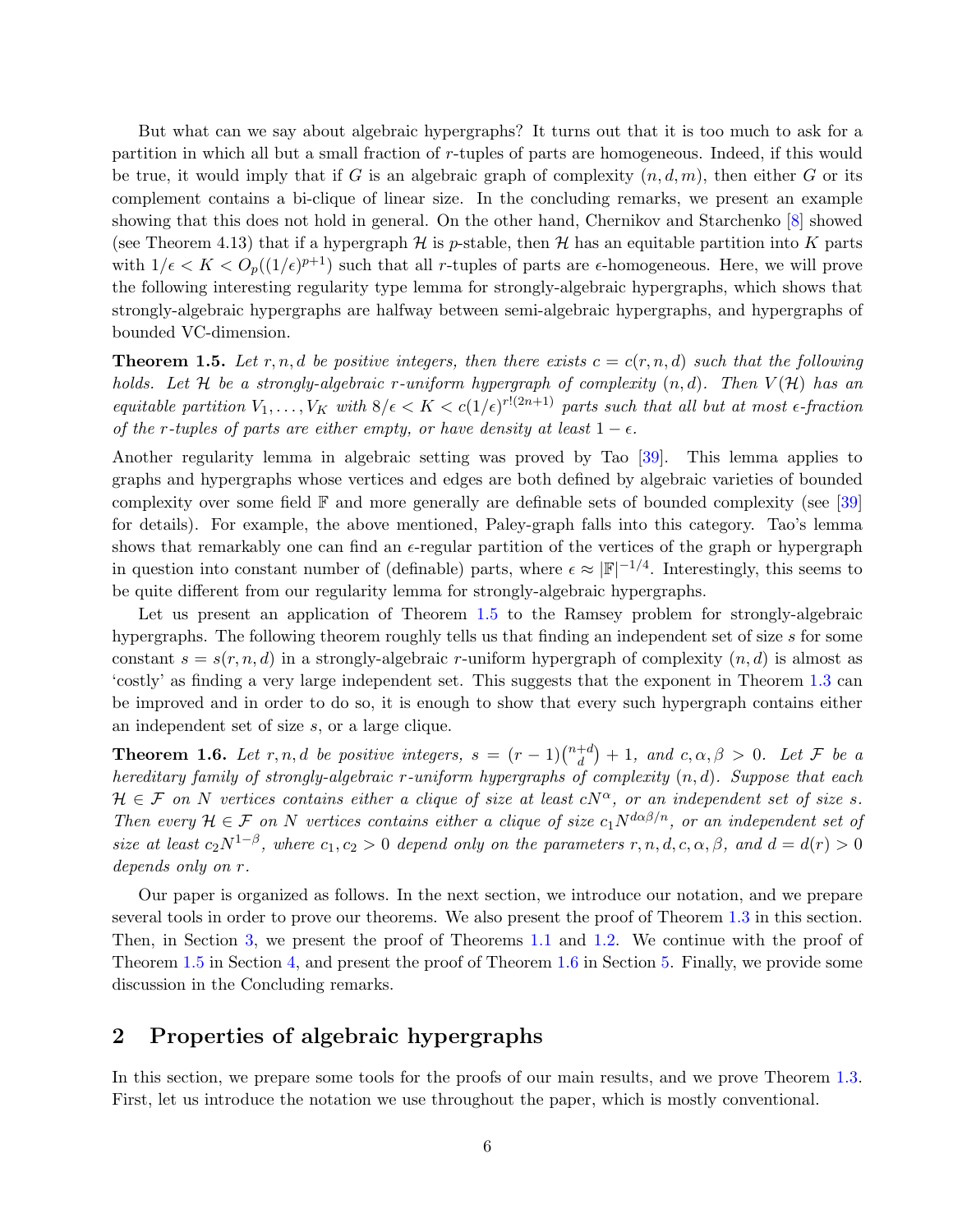#### 2.1 Notation and preliminaries

If V is some set and s is a positive integer,  $V^{(s)}$  denotes the family of s element subsets of V. Let  $\mathcal H$ be an *r*-uniform hypergraph. The *density* of H is  $d(\mathcal{H}) = |E(\mathcal{H})|/ { |V(\mathcal{H})| \choose r}$  $\binom{H}{r}$ . If  $X \in V(H)^{(s)}$  for some  $1 \leq s \leq r-1$ , then

$$
N_{\mathcal{H}}(X) = N(X) = \{ Y \in V(\mathcal{H})^{(r-s)} : X \cup Y \in E(\mathcal{H}) \}
$$

is the neighborhood of X.

The following is a well known result, which tells us that hypergraphs of density very close to 1 contain large cliques.

<span id="page-6-0"></span>**Lemma 2.1.** Let N be a positive integer,  $\frac{1}{N^{r-1}} < \alpha < \frac{1}{2}$ , and let H be an r-uniform hypergraph on N vertices of density at least  $1 - \alpha$ . Then H contains a clique of size at least  $\frac{1}{4}(1/\alpha)^{1/(r-1)}$ .

*Proof.* Select each vertex of H with probability  $p = (2N\alpha^{1/(r-1)})^{-1} < 1$ , and let U be the set of selected vertices. Let X be the number of non-edges spanned by U, then  $\mathbb{E}(X) \le \alpha p^r {N \choose r}$ . Delete a vertex of each non-edge in  $\mathcal{H}[U]$ , and let V be the resulting set, then V is a clique. We have

$$
\mathbb{E}(|V|) \ge \mathbb{E}(|U| - X) = pN - \alpha p^r \binom{N}{r} \ge \frac{pN}{2} \ge \frac{1}{4} \left(\frac{1}{\alpha}\right)^{1/(r-1)},
$$

where the last two inequalities hold by the choice of p. Hence, there exists a choice for  $U$  such that  $|V| \geq \frac{1}{4} (1/\alpha)^{1/(r-1)}.$  $\Box$ 

In order to describe hypergraphs defined by a single polynomial, let us introduce directed hypergraphs. A directed r-uniform hypergraph (or r-uniform dihypergraph) is a pair  $\mathcal{H} = (V, E)$ , where V is the set of vertices, and E is a set of (ordered) r-tuples of distinct elements of V, called edges. Given an r-element subset f of V, an *orientation of* f is an r-tuple containing the elements of f. In a directed r-uniform hypergraph, we allow multiple orientations of the same r-element set. Say that an r-element set X of a dihypergraph H is *complete* if all r! orientations of X are edges. Let  $[\mathcal{H}]$ be the hypergraph formed by the complete edges of  $H$ . A *clique* in an r-uniform directed hypergraph H is a clique in  $[H]$ . Also, an *independent set* of H is a subset of vertices in which no r-tuple forms an edge.

Given  $I \subset [r]$  and an |I|-tuple of vertices  $X = (v_i)_{i \in I}$ , the *I-neighborhood* of X is  $N_I(X) =$  $N_{\mathcal{H},I}(X) = \{(v_j)_{j\in[r]\setminus I} \in V^{r-|I|}: (v_1,\ldots,v_r) \in E\}.$  Note that the vertices of X appear in the corresponding directed edges in the order given by  $I$ . In the case of directed graphs, we write simply  $N^+(v)$  and  $N^-(v)$  for the out- and in-neighborhood of v, respectively. If X is an r-tuple and  $k \in [r]$ , then  $X(k)$  is the k-th element of X, and  $\ddot{X}(k) = (X(1), \ldots, X(k-1), X(k+1), \ldots, X(r)).$ 

#### 2.2 Linear algebra

In this section, we collect some facts from linear algebra and we introduce the flattening rank of tensors. Let  $T: A_1 \times \cdots \times A_r \to \mathbb{F}$  be an r-dimensional tensor, where  $A_1, \ldots, A_r$  are finite sets, and **F** is a field. For  $i \in [r]$ , the *i*-flattening rank of T, denoted by frank<sub>i</sub>(T), is defined as follows. Let  $B_i = A_1 \times \cdots \times A_{i-1} \times A_{i+1} \times \cdots \times A_r$ , then T can be viewed as a matrix M with rows indexed by  $A_i$ , and columns indexed by  $B_i$ . Then  ${\rm frank}_i(T) := {\rm rank}(M)$ . Note that  ${\rm frank}_i(T) = 1$  if and only if  $T \neq 0$ , and there exist two functions  $f : A_i \to \mathbb{F}$  and  $g : B_i \to \mathbb{F}$  such that  $T(a_1, \ldots, a_r) =$  $f(a_i)g(a_1,\ldots,a_{i-1},a_{i+1},\ldots,a_r)$ . Also, the *i*-flattening rank of T is the minimum t such that T is the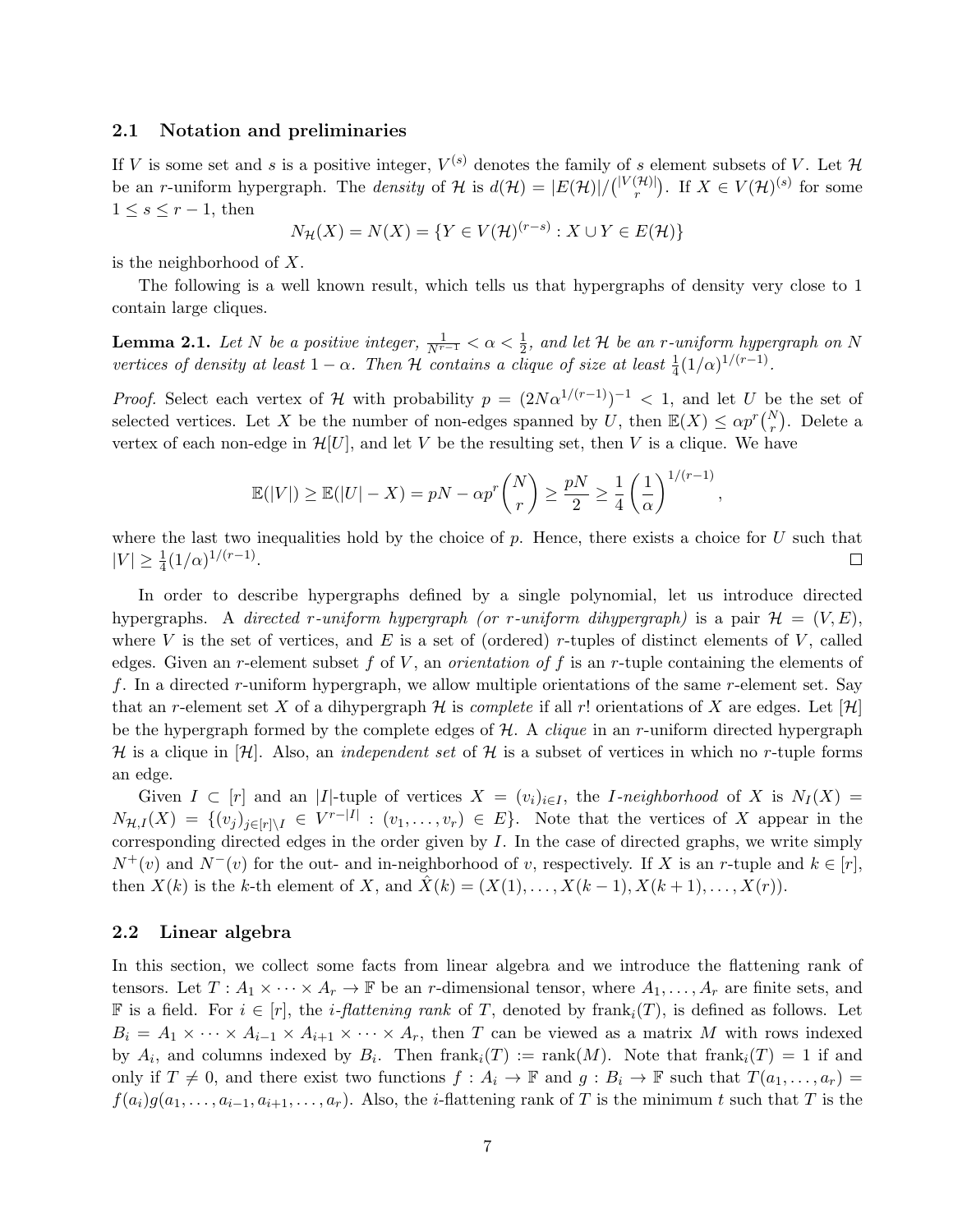sum of t tensors of i-flattening rank 1. Equivalently, frank<sub>i</sub> $(T)$  is the dimension of the vector space generated by the rows of  $T$  in the *i*-th dimension.

It is easy to see that the i-flattening rank satisfies the usual properties of rank. It is subadditive, and if T' is a subtensor of T, then  $\text{frank}_i(T') \leq \text{frank}_i(T)$ . Here,  $T' : A'_1 \times \cdots \times A'_r \to \mathbb{F}$  is a subtensor of  $T : A_1 \times \cdots \times A_r \to \mathbb{F}$  if  $A'_i \subset A_i$  for  $i \in [r]$ , and  $T'(a_1, \ldots, a_r) = T(a_1, \ldots, a_r)$ for  $(a_1,\ldots,a_r) \in A'_1 \times \cdots \times A'_r$ . A detailed discussion of *i*-flattening rank and its combinatorial applications can be found in  $[17]$ . In this paper, we use the following property of the *i*-flattening rank of tensors defined by polynomials.

<span id="page-7-0"></span>**Lemma 2.2.** Let  $f : (\mathbb{F}^n)^r \to \mathbb{F}$  be a polynomial of degree at most d, and let  $V \subset \mathbb{F}^n$ . Define the r-dimensional tensor  $T: V^r \to \mathbb{F}$  such that  $T(X) := f(X)$  for  $X \in V^r$ . Then  $\text{frank}_i(T) \leq {n+d \choose d}$  $\binom{+d}{d}$  for  $i \in [r]$ .

Proof. Let  $\Lambda = {\alpha \in \mathbb{N}^n : \sum_{i=1}^n \alpha(i) \leq d}$ . For  $\mathbf{x} \in \mathbb{F}^n$  and  $\alpha \in \mathbb{N}^n$ , let  $h_\alpha(\mathbf{x}) = \mathbf{x}(1)^{\alpha(1)} \dots \mathbf{x}(n)^{\alpha(n)}$ . Then the polynomial  $f$  can be written as

$$
f(X) = \sum_{\alpha \in \Lambda} h_{\alpha}(X(i))g_{\alpha}(\hat{X}(i)),
$$

where  $X \in V^r$  is considered as an r-tuple of elements of V, and  $g_\alpha: \mathbb{F}^{(r-1)n} \to \mathbb{F}$  is some polynomial for  $\alpha \in \Lambda$ . But then T is the sum of  $|\Lambda| \leq {n+d \choose d}$ <sup>+d</sup>) tensors of *i*-flattening rank 1, so frank<sub>i</sub>(T)  $\leq \binom{n+d}{d}$  $\binom{+d}{d}$ .  $\Box$ 

We use this lemma in the next section to define a family of forbidden directed subhypergraphs in dihypergraphs defined by a single polynomial. Working with the flattening rank (versus matrix rank) is not necessary for this application, but later (see Section [5\)](#page-18-0) we will exploit more of its properties.

#### 2.3 Forbidden subhypergraphs

In this section, we show that algebraic dihypergraphs defined by a single polynomial avoid the following simple family of dihypergraphs.

**Definition 2.3.** For positive integers r, s, k with  $k \in [r]$ , let  $\mathcal{M}(r, s, k)$  be the family of r-uniform dihypergraphs M having the following form. There are given, not all necessarily distinct, vertices  $u_{i,j}$ for  $(i, j) \in [s] \times [r]$  forming the vertex set of M. For  $(i, i') \in [s] \times [s]$ , let  $X_{i,i'}$  be the r-tuple (of distinct) vertices satisfying  $X_{i,i'}(j) = u_{i,j}$  for  $j \in [r] \setminus \{k\}$ , and  $X_{i,i'}(k) = u_{i',k}$ . Then  $X_{i,i}$  is an edge of M for  $i \in [s]$ , and  $X_{i,i'}$  is not an edge for  $1 \leq i < i' \leq s$ . The rest of the r-tuples can be either edges or non-edges. Also, let  $\mathcal{M}(r, s)$  be the union of the families  $\mathcal{M}(r, s, k)$  for  $k \in [r]$ .

<span id="page-7-1"></span>**Lemma 2.4.** Let H be an algebraic r-uniform dihypergraph of complexity  $(n, d, 1)$ . Then H contains no member of  $\mathcal{M}(r,s)$  for  $s > \binom{n+d}{d}$  $\binom{+d}{d}$ .

*Proof.* Let  $V = V(\mathcal{H})$ , and let f be the polynomial defining  $\mathcal{H}$ . Define the tensor  $T : V^r \to \mathbb{F}$  such that for  $X \in V^r$ ,  $T(X) := f(X)$ . For  $k \in [r]$ , let  $M_k : V \times V^{r-1} \to \mathbb{F}$  be the matrix defined as  $M_k(X(k), \hat{X}(k)) := T(X)$  for  $X \in V^r$ . Then by Lemma [2.2,](#page-7-0) we have  $\text{rank}(M_k) = \text{frank}_k(T) \leq {n+d \choose d}$  $\binom{+d}{d}$ .

Let  $s > \binom{n+d}{n}$ <sup>+d</sup>), and suppose that H contains a copy of a member of  $\mathcal{M}(r, s, k)$  for some  $k \in [r]$ . Then there exist  $\mathbf{u}_{i,j} \in V$  for  $(i,j) \in [s] \times [r]$  such that the following holds. For  $(i,i') \in [s] \times [s]$ , define  $U_{i,i'} \in V^r$  such that  $U_{i,i'}(j) = \mathbf{u}_{i,j}$  for  $j \neq k$ , and  $U_{i,i'}(k) = \mathbf{u}_{i',k}$ . Then  $f(U_{i,i}) \neq 0$  for  $i \in [s]$  and  $f(U_{i,i'}) = 0$  if  $1 \leq i < i' \leq s$ . But then the submatrix of  $M_k$  induced by the rows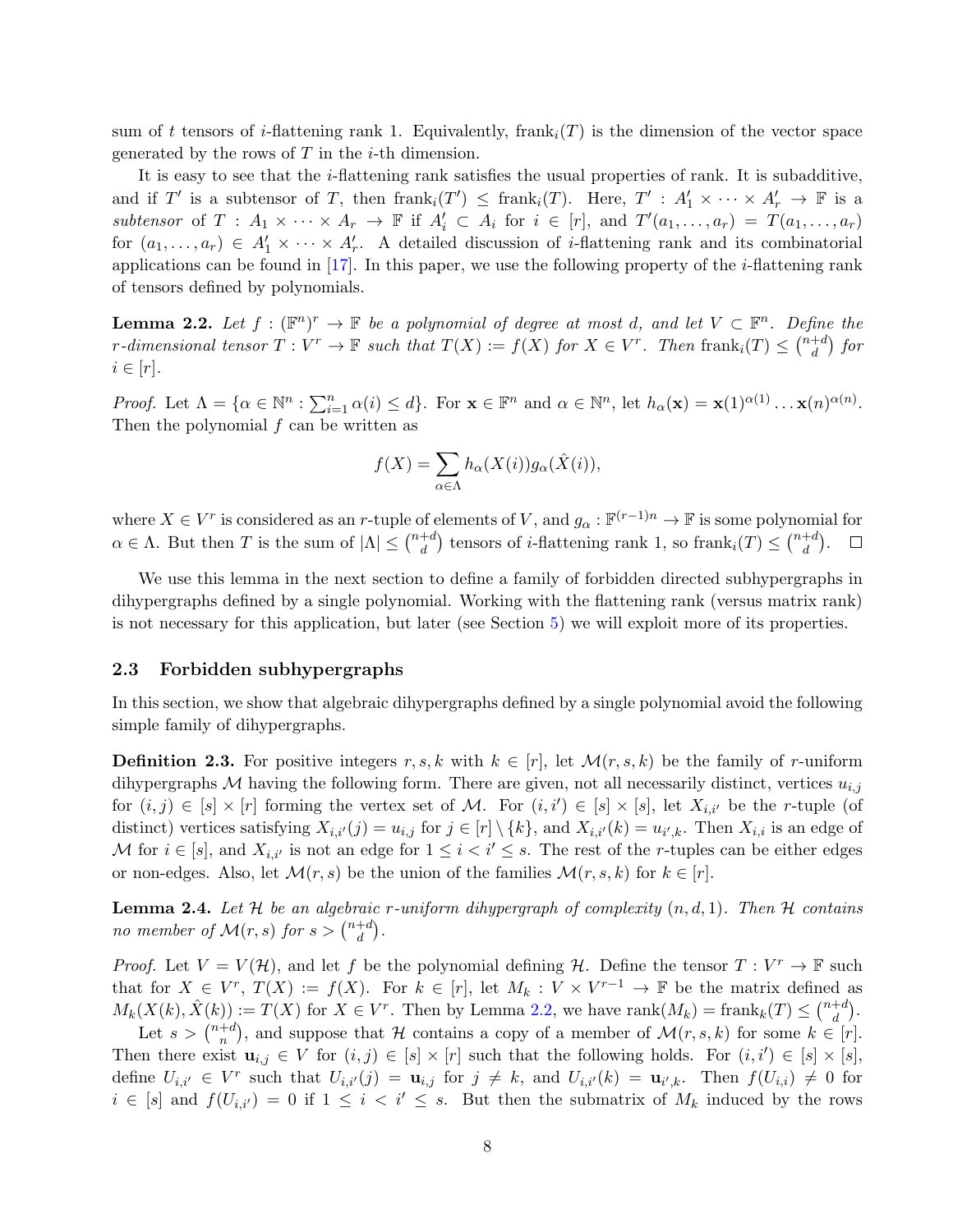$\mathbf{u}_{1,k},\ldots,\mathbf{u}_{s,k}$  and columns  $\hat{U}_{1,1}(k),\ldots,\hat{U}_{s,s}(k)$  is an upper-triangular matrix, which has full rank. Therefore, rank $(A) \geq s$ , which is a contradiction.  $\Box$ 

<span id="page-8-1"></span>**Lemma 2.5.** Let  $\mathcal{H}_1, \ldots, \mathcal{H}_m$  be r-uniform dihypergraphs on an N element vertex set V. If  $\mathcal{H}_i$  contains no member of  $\mathcal{M}(r,s)$  for  $i \in [m]$ , then there exists  $U \subset V$  such that  $\mathcal{H}_i[U]$  is either a clique or an independent set for  $i \in [m]$ , and  $|U| \ge cN^{1/2r^2ms}$ , where  $c = c(r, s, m) > 0$  depends only on  $r, s, m$ .

<span id="page-8-2"></span>Proof. We prepare the proof with the following claims.

**Claim 2.6.** Let G be a nonempty r-uniform hypergraph on  $M \geq 100r$  vertices, and suppose that the density of G is at most  $1 - \alpha$ . Then there exists  $X \in V(\mathcal{G})^{(r-1)}$  such that  $1 \leq |N(X)| \leq (1 - \alpha/2r)M$ .

*Proof.* Let  $\alpha'$  be the unique real number such that  $|E(\mathcal{G})| = {(\alpha')M \choose r}$  $\binom{\alpha'}{r}$   $\leq (1-\alpha)\binom{M}{r}$ , then one can check that  $\alpha' \geq \alpha/2r$ . We prove by induction on r that G contains an  $(r-1)$ -element set X such that  $1 \leq |N(X)| \leq (1 - \alpha')M$ . This is certainly true if  $r = 1$ , so suppose that  $r \geq 2$ .

Let  $U \subset V(G)$  be the set of vertices with at least 1 neighbour. Then there exists  $u \in U$  such that

.

$$
|N(u)| \le \frac{r|E(\mathcal{G})|}{|U|}
$$

Note that  $\binom{|U|}{r}$  $\mathcal{L}^{[U]}_{r}$   $\geq$   $|E(\mathcal{G})|$  as every edge is contained in U, so  $|U| \geq (1 - \alpha')M$ . But then

$$
|N(u)|\leq \frac{r\binom{(1-\alpha')M}{r}}{(1-\alpha')M}=\binom{(1-\alpha')M-1}{r-1}<\binom{(1-\alpha')M}{r-1}.
$$

Let G' be the link graph of u. Then G' is a nonempty  $(r-1)$ -uniform hypergraph such that  $|E(G')| \le$  $\binom{(1-\alpha')M}{n-1}$  $\binom{-\alpha'}{r-1}$ . Therefore, by our induction hypothesis, there exists an  $(r-2)$ -element set X' such that  $1 \leq |N_{\mathcal{G}'}(X')| \leq (1-\alpha')M$ . But then  $X = X' \cup \{u\}$  satisfies  $1 \leq |N_{\mathcal{G}}(X)| \leq (1-\alpha')M$  as well, finishing the proof.  $\Box$ 

<span id="page-8-0"></span>**Claim 2.7.** Let G be a nonempty r-uniform dihypergraph on  $M \geq 100r$  vertices, and suppose that the density of  $[\mathcal{G}]$  is at most  $1 - \alpha$ . Then there exist  $\ell \in [r]$  and  $Y \in V(\mathcal{G})^{r-1}$  such that

$$
1\leq |N_{[r]\backslash \{\ell\}}(Y)|\leq \left(1-\frac{\alpha}{2r\cdot r!}\right)M.
$$

*Proof.* First, consider the case that  $[\mathcal{G}]$  is nonempty. Then by the previous claim, there exists  $X \in \mathcal{G}$  $V(\mathcal{G})^{(r-1)}$  such that  $1 \leq |N_{[\mathcal{G}]}(X)| \leq (1-\alpha/2r)M$ . Let  $U = V(\mathcal{G}) \setminus N_{[\mathcal{G}]}(X)$ , and note that  $|U| \leq \frac{\alpha}{2r}M$ . For every  $u \in U$ , the set  $\overline{X} \cup \{u\}$  has an orientation not present in  $\mathcal{G}$ . Hence, there exist  $U' \subset U$ ,  $\ell \in [r]$ , and an orientation Y of X such that  $|U'| \geq |U|/r!$ , and U' is disjoint from  $N_{[r] \setminus \{\ell\}}(Y)$ . But then  $|N_{[r]\setminus\{\ell\}}(Y)| \leq (1 - \frac{\alpha}{2r\cdot r!})M$ . Also,  $N_{[\mathcal{G}]}(Y) \subset N_{[r]\setminus\{\ell\}}(Y)$ , so  $|N_{[r]\setminus\{\ell\}}(Y)| \geq 1$  as well.

Now consider the case when  $[\mathcal{G}]$  is empty. Let  $\beta = 1/r!$ . In this case we show that there exist  $\ell \in [r]$  and  $Y \in V(\mathcal{G})^{r-1}$  such that  $1 \leq |N_{[r] \setminus \{\ell\}}(Y)| \leq (1-\beta)M$ . Suppose this is not the case, that is, for each  $W \in E(\mathcal{G})$  and  $\ell \in [r]$  we have  $|N_{[r] \setminus \{\ell\}}(\hat{W}(\ell))| > (1 - \beta)M$ . We define the sets of edges  $F_0, \ldots, F_r$  of G as follows. Let  $F_0$  contain a single edge  $W_0$  of G. For  $i \in [r]$ ,  $F_i$  will have the following form. There exist  $x_1, \ldots, x_i \in V(G)$  such that  $F_i$  contains all r-tuples W for which W agrees with  $W_0$ in exactly  $(r - i)$  coordinates, and the rest of the coordinates are a permutation of  $x_1, \ldots, x_i$ . Note that then  $|F_i| = r(r-1)\dots(r-i+1)$ . If  $F_i$  is already defined satisfying this property, we define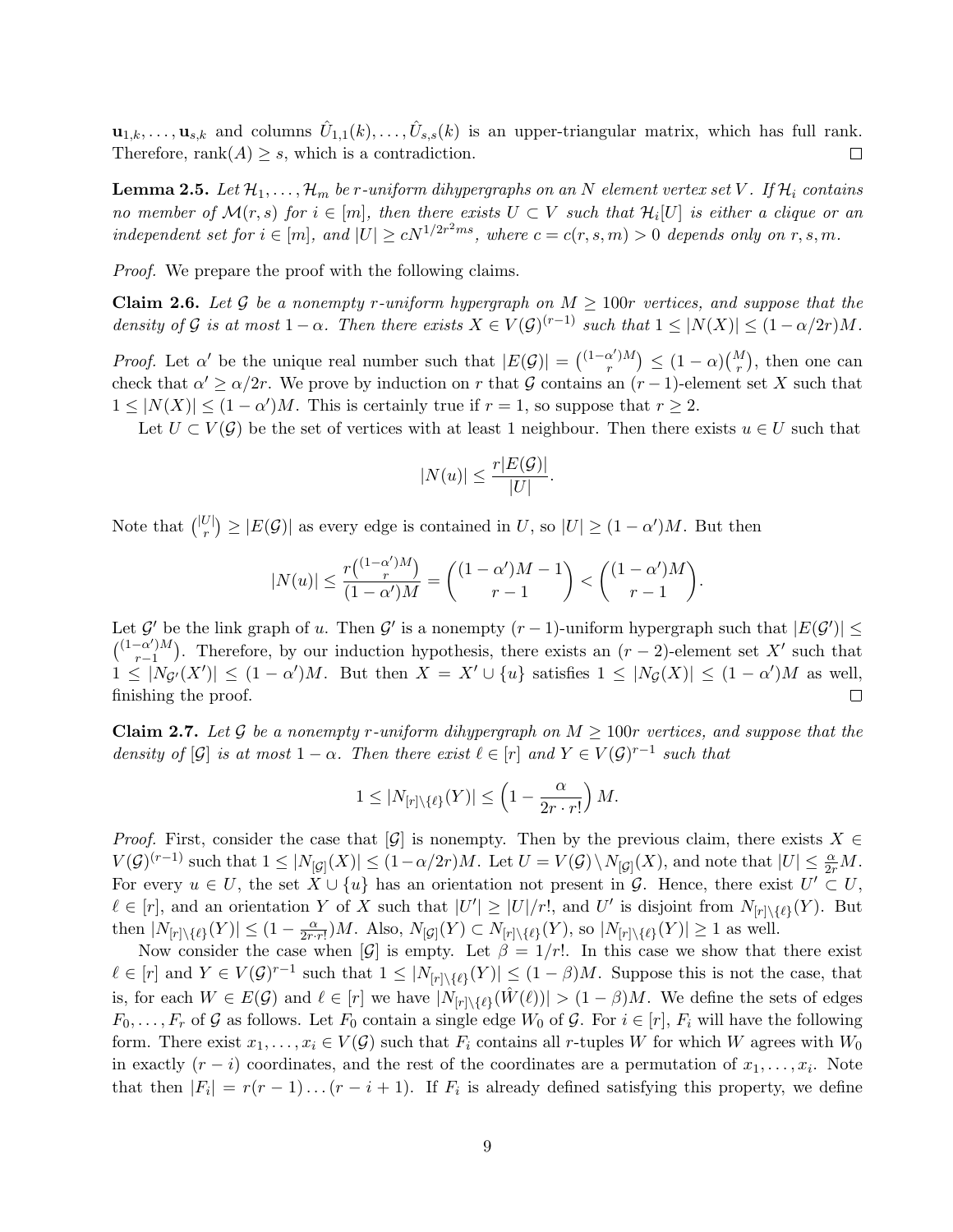$F_{i+1}$  as follows. For each  $W \in F_i$ , let  $I_W$  be the set of coordinates  $\ell \in [r]$  for which  $W(\ell) = W_0(\ell)$ . Consider the set

$$
U = \bigcap_{W \in F_i} \bigcap_{\ell \in I_W} N_{[r] \setminus \{\ell\}}(\hat{W}(\ell)).
$$

Then U is the intersection of  $(r - i)|F_i| \leq r!$  subsets of  $V(\mathcal{G})$  of size at least  $(1 - \beta)M$ , hence, U is nonempty. Therefore, there exists  $x_{i+1} \in U$ . Let  $F_{i+1}$  be the set of all edges W' for which  $\hat{W}'(\ell) = \hat{W}(\ell)$  and  $W'(\ell) = x_{i+1}$  for some  $W \in F_i$  and  $\ell \in I_W$ . Then  $F_{i+1}$  has the desired properties. In particular,  $F_r$  contains every orientation of  $\{x_1, \ldots, x_r\}$  contradicting that  $[\mathcal{G}]$  is nonempty. This finishes the proof.

Let us illustrate the previous argument in case  $r = 3$ . Here,  $F_0$  contains some edge abc. Then, we can find  $x = x_1$  such that  $abx, axc, xbc$  are all edges, they form  $F_1$ . Then, we can find some  $y = x_2$ such that  $ayx, ybx, axy, yxc, xby, xyc$  are all edges, they form  $F_2$ . Finally, we can find some  $z = x_3$ such that  $zyx, yzx, zxy, yxz, xzy, xyz$  are all edges, forming  $F_3$ .  $\Box$ 

Let  $\alpha = 2r \cdot r! N^{-1/2rms}$ . Let  $U_0 = V(H)$ ,  $s_{0,i,k} = s$  for  $(i,k) \in [m] \times [r]$ , and define the nested sequence of vertex sets  $U_0 \supset U_1 \supset \ldots$  and sequence of integers  $s_{\ell,i,k}$  for  $\ell = 1, \ldots$  and  $(i, k) \in [m] \times [r]$ as follows. Suppose that  $U_\ell$  and  $s_{\ell,i,k}$  are already defined for some  $\ell \geq 0$  such that  $\mathcal{H}_i[U_\ell]$  contains no member of  $\mathcal{M}(r, s_{\ell,i,k}, k)$  for  $(i, k) \in [m] \times [r]$ . Let  $I \subset [m]$  be the set of indices i such that  $\mathcal{H}_i[U_\ell]$  is nonempty. For such indices i, we must have  $s_{\ell,i} > 1$ , as the family  $\mathcal{M}(r, 1)$  is composed of a single dihypergraph containing a single edge. Consider three cases.

**Case 1.**  $I = \emptyset$ . In this case we stop and set  $U = U_{\ell}$ .

- **Case 2.** For every  $i \in I$ , the density of  $[\mathcal{H}_i][U_\ell]$  is at least  $1-\alpha$ . Let  $\mathcal{H}_I = \bigcap_{i \in I} [\mathcal{H}_i]$ , then  $d(\mathcal{H}_I[U_\ell]) \ge$  $1 - \alpha |I| \geq 1 - \alpha m$ . Therefore, by Lemma [2.1,](#page-6-0)  $\mathcal{H}_I[U_\ell]$  contains a clique U of size at least 1  $\frac{1}{4}(1/\alpha m)^{1/(r-1)}$ . Note that  $\mathcal{H}_i[U]$  is a clique for every  $i \in I$ , and  $\mathcal{H}_i[U]$  is an independent set for every  $i \in [m] \setminus I$ .
- **Case 3.** There exists  $i \in I$  such that the density of  $[\mathcal{H}_i][U_\ell]$  is less than  $1-\alpha$ . As  $\mathcal{H}_i[U_\ell]$  is not empty, we get by Claim [2.7](#page-8-0) that there exist  $X \subset U_{\ell}^{r-1}$  $\ell^{r-1}$  and  $k \in [r]$  such that

$$
1 \leq |N_{\mathcal{H}_i[U_\ell],[r]\backslash\{k\}}(X)| \leq \left(1 - \frac{\alpha}{2r \cdot r!}\right)|U_\ell|.
$$

Let  $U_{\ell+1} = U_{\ell} \setminus N_{\mathcal{H}_i[U_{\ell}], [r] \setminus \{k\}}(X)$ . Also, set  $s_{\ell, i', k'} = s_{\ell+1, i', k'}$  if  $(i', k') \neq (i, k)$ , and let  $s_{\ell+1, i,k} =$  $s_{\ell,i,k} - 1$ . Note that  $|\widetilde{U_{\ell+1}}| \geq \frac{\alpha}{2r \cdot r!} |U_{\ell}|$ , and  $\mathcal{H}_j[U_{\ell}]$  contains no member of  $\mathcal{M}(r, s_{\ell+1,i',k'}, k)$  for  $(i',k') \in [m] \times [r]$ . The latter is clear if  $(i',k') \neq (i,k)$ . If  $(i',k') = (i,k)$ , let f be any edge in  $\mathcal{H}_i[U_\ell]$  with  $\hat{f}(k) = X$ . If  $\mathcal{H}_i[U_{\ell+1}]$  contains a member of  $\mathcal{M}(r, s_{\ell+1,i,k}, k)$ , then together with f, this forms a member of  $\mathcal{M}(r, s_{\ell,i,k}, k)$  in  $\mathcal{H}_i[U_\ell]$ , contradiction.

Let L be the index  $\ell$  for which we stop. For  $\ell = 1, \ldots, L$ , let  $s_{\ell} = \sum_{i=1}^{m} \sum_{k=1}^{r} s_{\ell, i, k}$ . Then  $s_0 = rms, s_L \geq rm, \text{ and } s_{\ell+1} = s_{\ell} - 1, \text{ so we get } L \leq rm(s-1).$  Also,  $|U_{\ell+1}| \geq \frac{\alpha}{2r}|U_{\ell}|, \text{ so}$  $|U_L| \geq (\alpha/2r \cdot r!)^L N \geq (\alpha/2r \cdot r!)^{rms} N \geq N^{1/2}.$ 

If we stop in Case 1., then  $U = U_{\ell}$  and so  $|U| \ge N^{1/2}$ . If we stop in Case 2., then  $|U| \ge N^{1/2}$  $\frac{1}{4}(1/\alpha m)^{1/(r-1)} \ge cN^{1/2msr(r-1)}$ , where  $c = c(r, s, m) > 0$  depends only on  $r, s, m$ . This finishes the 1 proof.  $\Box$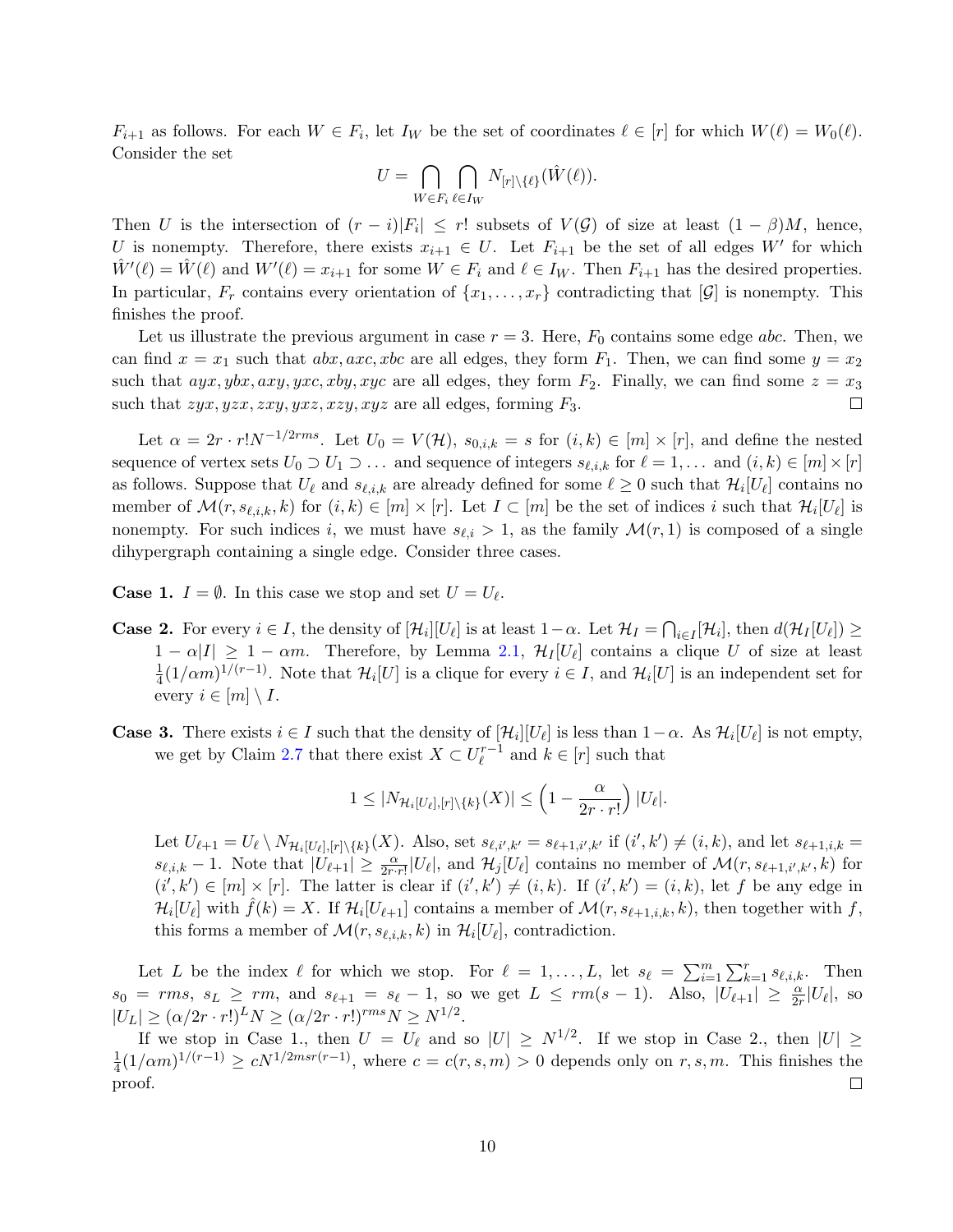From this, we can immediately deduce Theorem [1.3.](#page-3-0)

*Proof of Theorem [1.3.](#page-3-0)* Let  $f_1, \ldots, f_m : (\mathbb{F}^n)^r$  be polynomials of degree at most d and  $\phi$  be a Boolean formula defining H, and let  $\mathcal{H}_i$  be the algebraic dihypergraph defined by  $f_i$  on  $V(\mathcal{H})$  for  $i \in [m]$ . By Lemma [2.4,](#page-7-1)  $\mathcal{H}_i$  contains no member of  $\mathcal{M}(r,s)$  for  $s = \binom{n+d}{n}$  $\binom{+d}{n}+1$ . But then by Lemma [2.5,](#page-8-1) there exists  $U \subset V(\mathcal{H})$  such that  $|U| \ge cN^{1/2r^2ms}$  and  $\mathcal{H}_i[U]$  is either a clique or an independent set for  $i \in [m]$ . If  $X \in V(H)^{(r)}$  and Y is an orientation of X, then X is an edge of H if and only if

$$
\phi([Y \notin E(\mathcal{H}_i)]_{i \in [m]}) = \text{true}.
$$

By the definition of U, the left-hand side is the same for every  $Y \in U^r$ , so  $\mathcal{H}[U]$  is either a clique or an independent set.  $\Box$ 

Let us remark that the bound in Lemma [2.5](#page-8-1) is optimal in the following sense. Let  $G$  be a graph, which we view as a digraph in which each edge is oriented both ways. Note that if G contains no two sets of size  $|s/2|$  with no edges between them, then G contains no member of  $\mathcal{M}(2, s)$  as well. But standard probabilistic arguments show that there are graphs  $G$  on  $N$  vertices containing no two such sets, and every clique and independent set in G is of size  $N^{O(1/s)}$ . In the next section, we show that this bound can be significantly improved if we exploit some other properties of algebraic graphs as well.

### 2.4 Zero-patterns

One of the key results in our proof is the following lemma of Rónyai, Babai and Ganapathy [\[35\]](#page-22-0) on the number of zero-pattern of polynomials.

Given a sequence of m polynomials  $f = (f_1, \ldots, f_m)$  in n variables over the field  $\mathbb{F}$ , a zero-pattern of **f** is a sequence  $\epsilon \in \{0, *\}^m$  for which there exists  $x \in \mathbb{F}^n$  such that  $f_i(x) = 0$  if and only if  $\epsilon(i) = 0$ . Let  $Z(\mathbf{f})$  denote the number of zero-patterns of f. Using elegant algebraic tools, Rónyai, Babai and Ganapathy [\[35\]](#page-22-0) proved the following.

<span id="page-10-0"></span>**Lemma 2.8.** Let  $f_1, \ldots, f_m : \mathbb{F}^n \to \mathbb{F}$  be a sequence of polynomials of degree at most d. Then the number of zero-patterns of  $f = (f_1, \ldots, f_m)$  is at most  $\binom{m d + n}{n}$ . In particular,  $Z(f) \leq cm^n$ , where  $c = c(n, d)$  depends only on n and d.

#### 2.5 Weak-VC-dimension

In this section, we show that algebraic graphs of complexity  $(n, d, m)$  behave similarly as graphs of VC-dimension n. By the celebrated Sauer-Shelah lemma [\[36,](#page-22-10) [37\]](#page-22-11), if a family of sets  $\mathcal F$  has VC-dimesnion  $n$ , then

$$
\pi_{\mathcal{F}}(z) \le \sum_{i=0}^{n} \binom{z}{i} \le cz^n,
$$

where  $c = c(n)$  depends only on n.

Let us relax the notion of VC-dimension as follows, and note that we now work with undirected hypergraphs. Say that the family F has weak-VC-dimension  $(c, n)$ , if  $\pi_{\mathcal{F}}(z) \leq cz^n$  for every positive integer z. Also, an r-uniform hypergraph  $H$  has weak-VC-dimension  $(c, n)$  if the family  $\{N(v): v \in V(\mathcal{H})\} \subset 2^{V(\mathcal{H})^{(r-1)}}$  has weak-VC-dimension  $(c, n)$  (that is,  $\{N(v): v \in V(\mathcal{H})\}$  is viewed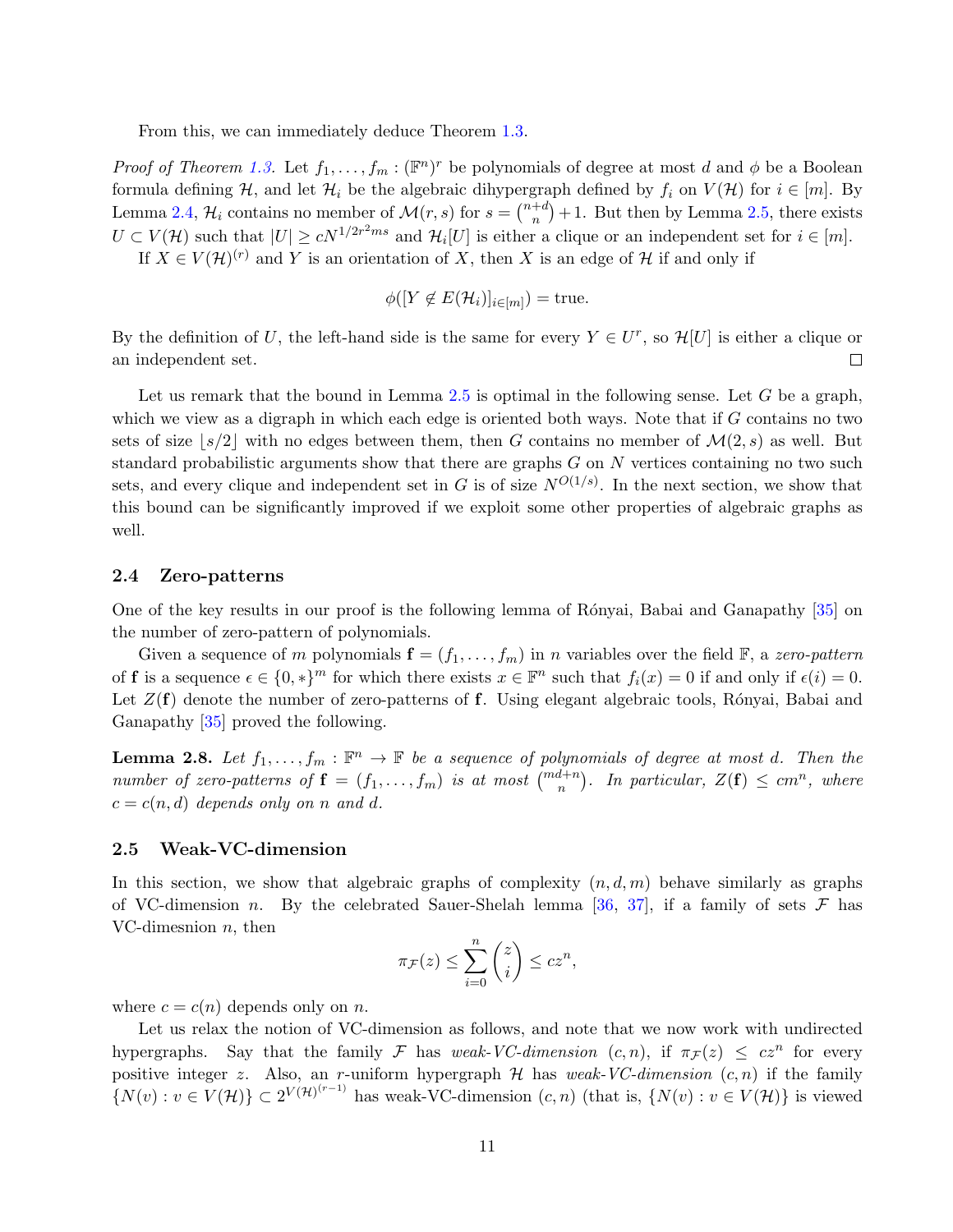as a family of subsets of the base set  $V = V(H)^{(r-1)}$ . Also, say that a family of hypergraphs F has weak-VC-dimension n if there exists a constant  $c = c(F)$  such that every  $H \in \mathcal{F}$  has weak-VC-dimension  $(c, n)$ .

<span id="page-11-0"></span>**Lemma 2.9.** Let H be an r-uniform algebraic hypergraph of complexity  $(n, d, m)$ , and let  $\mathcal{F} = \{N(v) :$  $v \in V(\mathcal{H})\}$ . Then

$$
\pi_{\mathcal{F}}(z) \le \binom{zmd+n}{n} \le cz^n,
$$

where  $c = c(n, d, m)$  depends only on n, d, m.

*Proof.* Let  $f_1, \ldots, f_m : (\mathbb{F}^n)^r \to \mathbb{F}$  be polynomials of degree at most d, whose zero-patterns determine the edges of  $H$ .

Let  $V = V(H)^{(r-1)}$ , that is the base set of F. If  $U \subset V$  such that  $|U| = z$ , then each element of the family  $\{N(v) \cap U : v \in V(\mathcal{H})\}$  is determined by a zero-pattern of the zm polynomials  $f_{i,U}$ :  $\mathbb{F}^n \to \mathbb{F}$  defined as  $f_{i,U}(\mathbf{x}) = f_i(U', \mathbf{x})$ , where  $i \in [m]$  and  $U' \in (\mathbb{F}^n)^{r-1}$  is a fixed orientation of the  $(r-1)$ -element set  $U \in \mathcal{U}$ . Therefore, by Lemma [2.8,](#page-10-0) we have

$$
\pi_{\mathcal{F}}(z) \le \binom{zmd+n}{n}.
$$

Solving the inequality  $\binom{zmd+n}{n}$  ${n \choose n} < 2^z$ , Lemma [2.9](#page-11-0) shows that an algebraic graph of complexity  $(n, d, m)$  has VC-dimension at most  $n \log(n dm)$ . Also, the VC-dimension of such graphs cannot be bounded by a function of n alone: every graph is as an algebraic graph of complexity  $(1, d, 1)$  and  $(1, 1, m)$  for some positive integers d and m. However, Lemma [2.9](#page-11-0) also tells us that the family of algebraic graphs of complexity  $(n, d, m)$  has weak-VC-dimension at most n.

Let  $\delta > 0$ . Say that the family F of subsets of the base set X is  $\delta$ -separated if  $|A\Delta B| \ge \delta |X|$ holds for any two distinct  $A, B \in \mathcal{F}$ . The following packing lemma is due to Haussler [\[30\]](#page-22-12). While it is originally stated for families of bounded VC-dimension, the same proof implies the following result as well.

<span id="page-11-1"></span>**Lemma 2.10.** Let n be a positive integer and  $c > 0$ , then there exists  $c' = c'(c,n)$  such that the following holds. Let F be a  $\delta$ -separated family of weak-VC-dimension  $(c, n)$ . Then  $|\mathcal{F}| \leq c'(1/\delta)^n$ .

Next, we show that Lemma [2.9](#page-11-0) and Lemma [2.10](#page-11-1) can be combined to prove that if G is a graph of bounded weak-VC-dimension, whose density is not too close to 1, then G contains two large subsets with few edges between them. This lemma is inspired by Theorem 1.3 in the paper of Fox, Pach and Suk [\[28\]](#page-22-5), which is a regularity-type result for hypergraphs of bounded VC-dimension. Later, we will also make use of this theorem, see Lemma [4.1](#page-15-1) for the precise statement.

<span id="page-11-2"></span>**Lemma 2.11.** Let n be a positive integer and  $c > 0$ , then there exists  $c_0 = c_0(c, n) > 0$  such that the following holds. Let  $\alpha, \beta > 0$ , and let G be a graph of weak-VC-dimension  $(c, n)$  on N vertices such that  $d(G) \leq 1-\alpha$ . Then G contains two disjoint sets A and B such that  $|A| \geq \frac{\alpha}{4}N$ ,  $|B| \geq c_0 \alpha(\alpha \beta)^n N$ , and every vertex in B has at most  $\beta$ |A| neighbors in A.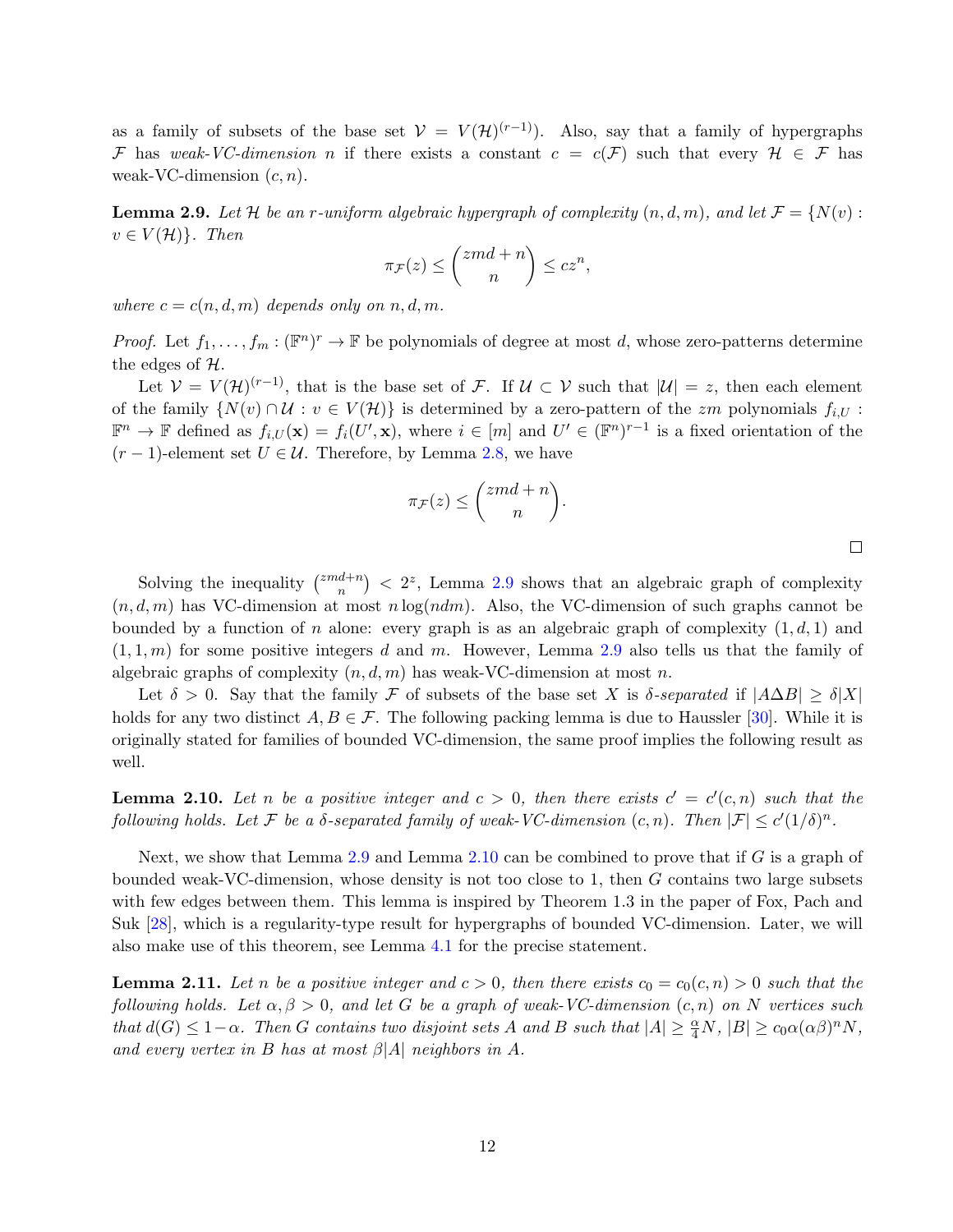*Proof.* Let  $U \subset V(G)$  be the set of vertices v such that  $|N(v)| \leq (1 - \alpha/2)N$ . Then

$$
(1 - \alpha) {N \choose 2} \ge |E(G)| \ge \frac{(N - |U|)}{2} \left(1 - \frac{\alpha}{2}\right) N,
$$

from which we get

$$
|U| > \frac{\alpha}{2}N.
$$

Let  $\gamma = \alpha \beta / 4$ , and let  $Z \subset U$  be maximal such that the family  $\{N(v) : v \in Z\}$  is  $\gamma$  separated. Then by Lemma [2.10,](#page-11-1) we have  $|Z| \leq c'(1/\gamma)^n$ , where  $c' = c'(c, n)$  depends only on the parameters c and n. By the maximality of Z, for every  $v \in U$  there exists  $z \in Z$  such that  $|N(v)\Delta N(z)| \leq \gamma N$ . Hence, we can find  $z_0 \in Z$  such that the set B formed by the vertices v such that  $|N(v)\Delta N(z_0)| \le \gamma N$ satisfies

$$
|B| \ge \frac{|U|}{|Z|} \ge \frac{\alpha \gamma^n}{2c'}N.
$$

By deleting some elements of B, we can assume that  $|B| \leq \frac{\alpha}{4}$ , and that  $|B|$  still satisfies the previous inequality. Set  $A = V(G) \setminus (B \cup N(z_0))$ , then we show that A and B suffices.

Indeed,

$$
|A| \ge N - |B| - |N(z_0)| \ge N - \frac{\alpha}{4}N - \left(1 - \frac{\alpha}{2}\right)N \ge \frac{\alpha}{4}N.
$$

Also, every  $v \in B$  satisfies  $|N(v)\Delta N(z_0)| \le \gamma N$ , and  $z_0$  has no neighbor in A, so  $|N(v) \cap A| \le \gamma N \le$  $\beta|A|.$ 

# <span id="page-12-0"></span>3 A Ramsey-type result for algebraic graphs

In this section, we prove Theorems [1.1](#page-1-0) and [1.2.](#page-2-0) If G is a directed graph and  $(A, B)$  is a pair of disjoint subsets of  $V(G)$ , say that  $(A, B)$  is well-directed if either every edge of G between A and B goes from A to B, or every edge between A and B goes from B to A. We show that if G is an algebraic digraph defined by a single polynomial and A and B are two sets of vertices such that  $[G]$  has few edges between A and B, then we can find large subset  $A' \subset A$  and  $B' \subset B$  such that  $(A', B')$  is well-directed. This is the consequence of the fact that G contains no member of  $\mathcal{M}(2, s)$  for some constant s. For simplicity, write  $\mathcal{M}^-(s)$  and  $\mathcal{M}^+(s)$  instead of  $\mathcal{M}(2, s, 1)$  and  $\mathcal{M}(2, s, 2)$ , respectively. Note that each member of  $\mathcal{M}^-(s)$  (and  $\mathcal{M}^+(s)$ ) is composed of s directed edges  $(u_1, v_1), \ldots, (u_s, v_s)$  such that  $(u_i, v_j)$  is not an edge for  $i > j$   $(j > i$ , respectively).

<span id="page-12-1"></span>**Lemma 3.1.** Let n, d be positive integers, then there exists  $c_1 = c_1(n,d) > 0$  and  $c_2 = c_2(n,d) > 0$ such that the following holds. Let G be an algebraic digraph of complexity  $(n, d, 1)$  on N vertices such that  $d([G]) \leq 1 - \alpha$ . Then  $V(G)$  contains two disjoint subsets A and B such that  $|A| \geq c_1 \alpha N$ ,  $|B| \ge c_2 \alpha^{n+1} N$ , and  $(A, B)$  is well-directed.

*Proof.* Let  $s = \binom{n+2d}{n}$  $\binom{+2d}{n}+1$  and  $\beta = \frac{1}{6\cdot 3}$  $\frac{1}{6 \cdot 3^{2s}}$ . Note that [G] is a strongly-algebraic graph of complexity  $(n, 2d)$ . Indeed, if G is defined by the polynomial  $f : (\mathbb{F}^n)^2 \to \mathbb{F}$  of degree at most d, then the polynomial  $f'(\mathbf{x}, \mathbf{y}) = f(\mathbf{x}, \mathbf{y}) \cdot f(\mathbf{y}, \mathbf{x})$  defines [G] and has degree at most 2d. Therefore, by Lemma [2.9,](#page-11-0) [G] has weak-VC-dimension  $(c, n)$  for some  $c = c(n, d)$ . Hence, by Lemma [2.11,](#page-11-2) there exist two subsets  $A_0$  and  $B_0$  of  $V(G)$  such that  $|A_0| \geq \frac{\alpha}{4}N$ ,  $|B_0| \geq c_0 \alpha(\alpha \beta)^n N = c'_2 \alpha^{n+1} N$  (where  $c'_2 = c'_2(n,d)$ depends only on n and d), and in [G], every vertex in  $B_0$  has at most  $\beta |A_0|$  neighbours in  $A_0$ . We show that  $c_1 = \frac{1}{4 \cdot 3}$  $\frac{1}{4 \cdot 3^{2s}}$  and  $c_2 = c'_2/2$  suffices.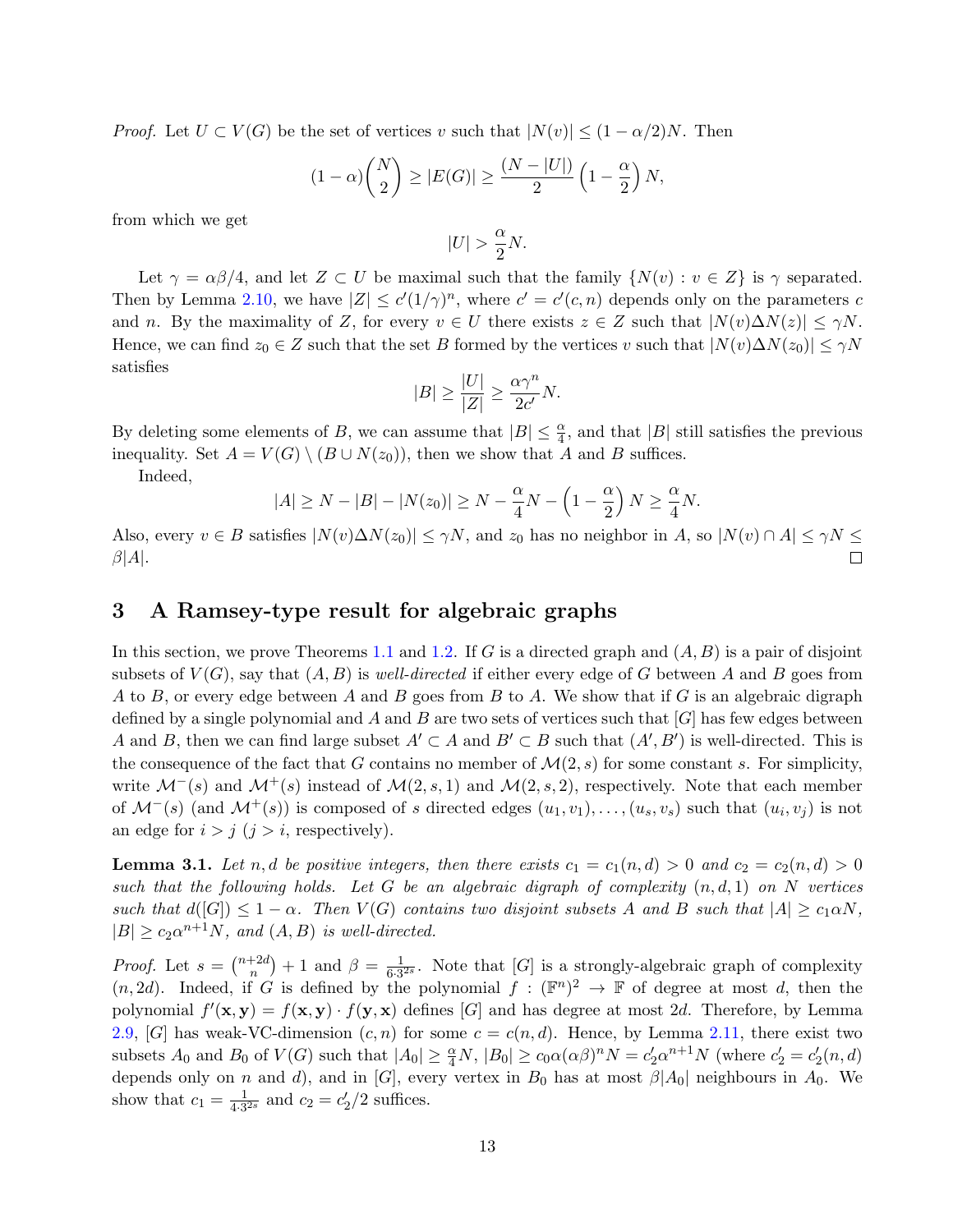We define the sequence of sets  $A_0 \supset A_1 \supset \ldots$  and sequence of edges  $f_1, f_2, \cdots \in E(G)$  as follows. For  $i = 1, 2, ...,$ 

- $|A_i| \geq |A_0| 3^{-i}$ ,
- $f_i = (u_i, v_i)$  has one vertex in  $A_{i-1}$  and one vertex in B
- if  $v_i \in B_0$ , then  $v_i$  has no in-neighbor in  $A_i$ , and if  $u_i \in B_0$ , then  $u_i$  has no out-neighbor in  $A_i$ .

Suppose that  $A_{i-1}$  is already defined for some  $1 \leq i < 2s$ . Consider two cases. First, consider the case that for every  $b \in B_0$ , either  $N^+(b) \cap A_{i-1} = \emptyset$  or  $N^-(b) \cap A_{i-1} = \emptyset$ . Then there exists  $B \subset B_0$ such that  $|B| \geq |B_0|/2$  and either every  $b \in B$  satisfies  $N^+(b) \cap A_{i-1} = \emptyset$ , or every  $b \in B$  satisfies  $N^{-}(b) \cap A_{i-1} = \emptyset$ . Set  $A = A_{i-1}$ , then  $(A, B)$  is well-directed. As  $|A_{i-1}| > |A_0|3^{-2s} \ge c_1 \alpha N$ , and  $|B| \ge c_2N$ , the sets A and B satisfy our conditions. In this case, we stop.

Now consider the case when there exists  $b \in B_0$  such that both  $N^+(b) \cap A_{i-1}$  and  $N^-(b) \cap A_{i-1}$  are nonempty. If  $a \in N^+(b) \cap N^-(b) \cap A_{i-1}$ , then  $\{a, b\} \in E([G]),$  so  $|N^+(b) \cap N^-(b) \cap A_{i-1}| \leq \beta |A_0|$ 1  $\frac{1}{6}|A_{i-1}|$ . But then, either  $|N^+(b) \cap A_{i-1}| \leq \frac{2}{3}|A_{i-1}|$ , or  $|N^-(b) \cap A_{i-1}| \leq \frac{2}{3}|A_{i-1}|$ . In the first case, set  $A_i = A_{i-1} \setminus N^+(b)$  and  $f_i = (b, a)$  for some  $a \in N^+(b)$ , in the second case  $A_i = A_{i-1} \setminus N^-(b)$  and  $f_i = (a, b)$  for some  $a \in N^-(b)$ . Then  $A_i$  and  $f_i$  satisfy the desired properties.

Note that we must have stopped for some  $i \leq 2s$ . Indeed, either at least half of the edges  $f_1, \ldots, f_i$ goes from  $A_0$  to  $B_0$ , or at least half of the edges goes from  $B_0$  to  $A_0$ . In the first case, G contains a member of  $\mathcal{M}^{-}(\lceil i/2 \rceil)$ , in the second case G contains a member of  $\mathcal{M}^{+}(\lceil i/2 \rceil)$ .  $\Box$ 

The following theorem will immediately imply Theorem [1.2,](#page-2-0) which in turn implies Theorem [1.1.](#page-1-0)

<span id="page-13-0"></span>**Theorem 3.2.** There exists  $c > 0$  such that the following holds. Let  $n, d, m, N$  be positive integers, F be a field and  $0 < \beta < 1$ . Let  $f_1, \ldots, f_m : (\mathbb{F}^n)^2 \to \mathbb{F}$  be polynomials of degree at most d, and let  $V \subset \mathbb{F}^n$  such that  $|V| = N$ . For  $I \subset [m]$ , let  $G_I$  be the digraph defined on V such that  $(\mathbf{x}, \mathbf{y})$  is an edge if  $f_i(\mathbf{x}, \mathbf{y}) \neq 0$  for  $i \in I$ , and  $f_i(\mathbf{x}, \mathbf{y}) = 0$  for  $i \notin I$ . If N is sufficiently large, then either  $G_{\emptyset}$  contains a clique of size at least  $N^{1-\beta}$ , or there exists  $I \subset [m], I \neq \emptyset$  such that  $G_I$  contains a clique of size at least  $\frac{1}{4m}N^{\beta/\gamma}$ , where

$$
\gamma = cnm \min \left\{ d, \frac{n \log d}{\log n} \right\}.
$$

*Proof.* For  $i = 1, ..., m$ , let  $G_i$  be the algebraic digraph on V defined by  $f_i$ . Then  $G_I = (\bigcap_{i \in I} G_i) \cap$  $(\bigcap_{i\in[m]\setminus I}\overline{G}_i)$ . Here,  $\overline{G}_i$  is the digraph in which every directed edge is included which is not present in  $G_i$ .

Let  $0 < \alpha < 1, s_{0,1} = \cdots = s_{0,m} = \binom{n+d}{d}$  $\binom{+d}{d}$  + 1, and  $U_0 = V$ . In what comes, we define the nested sequence of sets  $U_0 \supset U_1 \supset \dots$  and sequence of positive integers  $s_{\ell,i}$  for  $\ell = 0, 1, \dots$  and  $i \in [m]$  such that  $G_i[U_\ell]$  contains no member of  $\mathcal{M}^+(s_{\ell,i})$ . By Lemma [2.4,](#page-7-1) this is satisfied for  $\ell = 0$ . Suppose that  $U_{\ell}$  and  $s_{\ell,i}$  has been already defined for some  $\ell \geq 0$ .

Let  $I \subset [m]$  be the set of indices i such that  $s_{\ell,i} > 1$ . Consider three cases.

- **Case 1.**  $I = \emptyset$ . In this case we stop and set  $U = U_{\ell}$ . Note that  $G_i[U]$  is empty for  $i = 1, \ldots, m$ , so  $G_{\emptyset}[U]$  is a clique.
- **Case 2.** For every  $i \in I$ , we have  $d([G_i][U_\ell]) \geq 1-\alpha$ . Let  $G_I^* = \bigcap_{i \in I} [G_i]$ , then  $d(G_I^*[U_\ell]) \geq 1-\alpha |I| \geq 1-\alpha$  $1 - \alpha m$ . Therefore, by Lemma [2.1,](#page-6-0)  $G_I^*[U_\ell]$  contains a clique U of size at least  $\frac{1}{4\alpha m}$ . Note that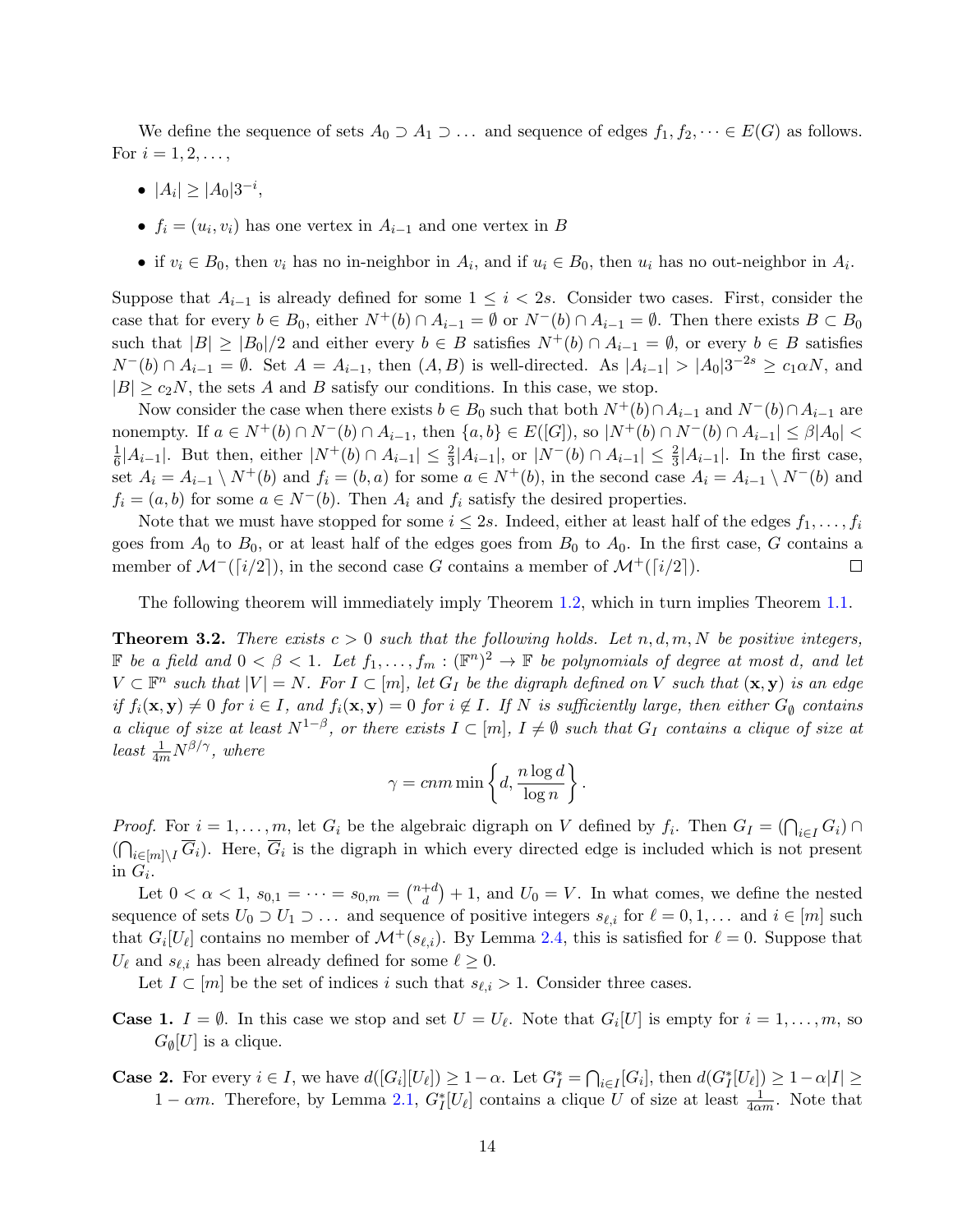$G_i[U]$  is a clique for every  $i \in I$ , and  $G_i[U]$  is an independent set for every  $i \in [m] \setminus I$ , so  $G_I[U]$ is a clique. In this case, we stop as well.

**Case 3.** There exists  $i \in I$  such that  $d([G_i][U_\ell]) < 1-\alpha$ . Then by Lemma [3.1](#page-12-1) there exist two disjoint sets A and B in  $U_{\ell}$  such that  $|A| \ge c_1 \alpha |U_{\ell}|$ ,  $|B| \ge c_2 \alpha^{n+1} |U_{\ell}|$ , and  $(A, B)$  is well-directed in  $G_i$ . Let  $t = \lfloor s_{\ell,i}/n^{1/2} \rfloor$  and  $u = s_{\ell,i} - t$ . Note that if  $G_i[A]$  contains a member of  $\mathcal{M}^+(u)$ , and  $G_i[B]$  contains a member of  $\mathcal{M}^+(t)$ , then  $G_i[U_\ell]$  contains a member of  $\mathcal{M}^+(s_{l,i})$ . Indeed, suppose that the directed edges  $(x_1, y_1), \ldots, (x_u, y_u)$  form a copy of a member of  $\mathcal{M}^+(u)$  in  $G_i[A]$ , and  $(x'_1, y'_1), \ldots, (x'_t, y'_t)$  form a copy of a member of  $\mathcal{M}^+(t)$  in  $G_i[B]$ . If every edge between A and B goes from A to B, then setting  $x'_{i+t} = x_i$  and  $y'_{i+t} = y_i$  for  $i \in [u]$ , the edges  $(x'_1, y'_1), \ldots, (x'_{u+t}, y'_{u+t})$  form a copy of a member of  $\mathcal{M}^+(s_{l,i})$ . On the other hand, if every edge between A and B goes from B to A, then setting  $x_{i+u} = x'_i$  and  $y_{i+u} = y'_i$  for  $i \in [t]$ , the edges  $(x_1, y_1), \ldots, (x_{u+t}, y_{u+t})$  form a copy of a member of  $\mathcal{M}^+(s_{l,i}).$ 

Therefore, either  $G_i[A]$  contains no member of  $\mathcal{M}^+(u)$ , in which case set  $U_{\ell+1} = A$ ,  $s_{\ell+1,i} = u$ , and say that  $\ell$  is a small-jump, or  $G_i[B]$  contains no member of  $\mathcal{M}(t)$ , in which case set  $U_{\ell+1} = B$ ,  $s_{\ell+1,i} = t$ , and say that  $\ell$  is a big-jump. For  $j \in [m] \setminus \{i\}$ , set  $s_{\ell+1,j} = s_{\ell,j}$ .

Let  $s_\ell = s_{\ell,1} \ldots s_{\ell,m}$ . Let L be the index  $\ell$  at which we stop, let a be the number of big-jumps, and b be the number of small-jumps. Note that if  $\ell$  is a small-jump, then  $s_{\ell+1} \leq s_{\ell}(1 - n^{-1/2}/2)$  and  $|U_{\ell+1}| \geq c_1 \alpha |U_{\ell}|$ , and if  $\ell$  is a big-jump, then  $s_{\ell+1} \leq s_{\ell} n^{-1/2}$  and  $|U_{\ell+1}| \geq c_2 \alpha^{n+1} |U_{\ell}|$ . Therefore,

$$
s_L \le s_0 n^{-a/2} (1 - n^{-1/2}/2)^b.
$$

As  $s_L \geq 1$  and  $s_0 = \left(\begin{matrix} n+d \\ d \end{matrix}\right)$  $\binom{+d}{d}+1)^m \leq \min\{n^{dm}, d^{nm}\},\,$  we get

$$
a \le \frac{2\log s_0}{\log n} \le 2m \min\left\{d, \frac{n\log d}{\log n}\right\}
$$

and

$$
b \le 4n^{1/2} \log s_0 \le 4n^{1/2} m \min\{d \log n, n \log d\}.
$$

Also, we get

$$
|U_L| \ge N(c_1 \alpha)^b (c_2 \alpha^{n+1})^a > c_3 \alpha^{(n+1)a + b} N,
$$

where  $c_3 = c_3(n, m, d) > 0$ . Choosing  $\alpha = N^{-\beta/\gamma'}$ , where  $\gamma' = 16mn \min\{d, n \log d / \log n\}$ , the left hand side is at least  $N^{1-\beta}$  for sufficiently large N. Therefore, if we stopped in Case 1., then we found a set U such that  $G_{\emptyset}[U]$  is a clique of size  $|U_L| \geq N^{1-\beta}$ . On the other hand, if we stopped at Case 2., then we found  $I \subset [m], I \neq [m]$  and a set U such that  $G_I[U]$  is a clique of size at least  $\frac{1}{4m\alpha} \geq \frac{1}{4m} N^{\beta/\gamma'}$ . This finishes the proof.  $\Box$ 

*Proof of Theorem [1.2.](#page-2-0)* Consider an algebraic coloring of  $K_N$  of complexity  $(n, d, m)$  with t colors. Let the polynomials  $f_1, \ldots, f_m$  define the coloring of  $K_N$ . Apply Theorem [3.2](#page-13-0) with  $\beta = 1/2$ , then there exists  $I \subset [m]$  such that  $G_I$  contains a clique of size at least  $\frac{1}{4m}N^{1/2\gamma}$ , where

$$
\gamma = cnm \min \left\{ d, \frac{n \log d}{\log n} \right\}.
$$

Note that for every  $I \subset [m]$ , the graph  $G_I$  is monochromatic, hence,  $K_N$  contains a monochromatic clique of size at least  $\frac{1}{4m}N^{1/2\gamma}$ .  $\Box$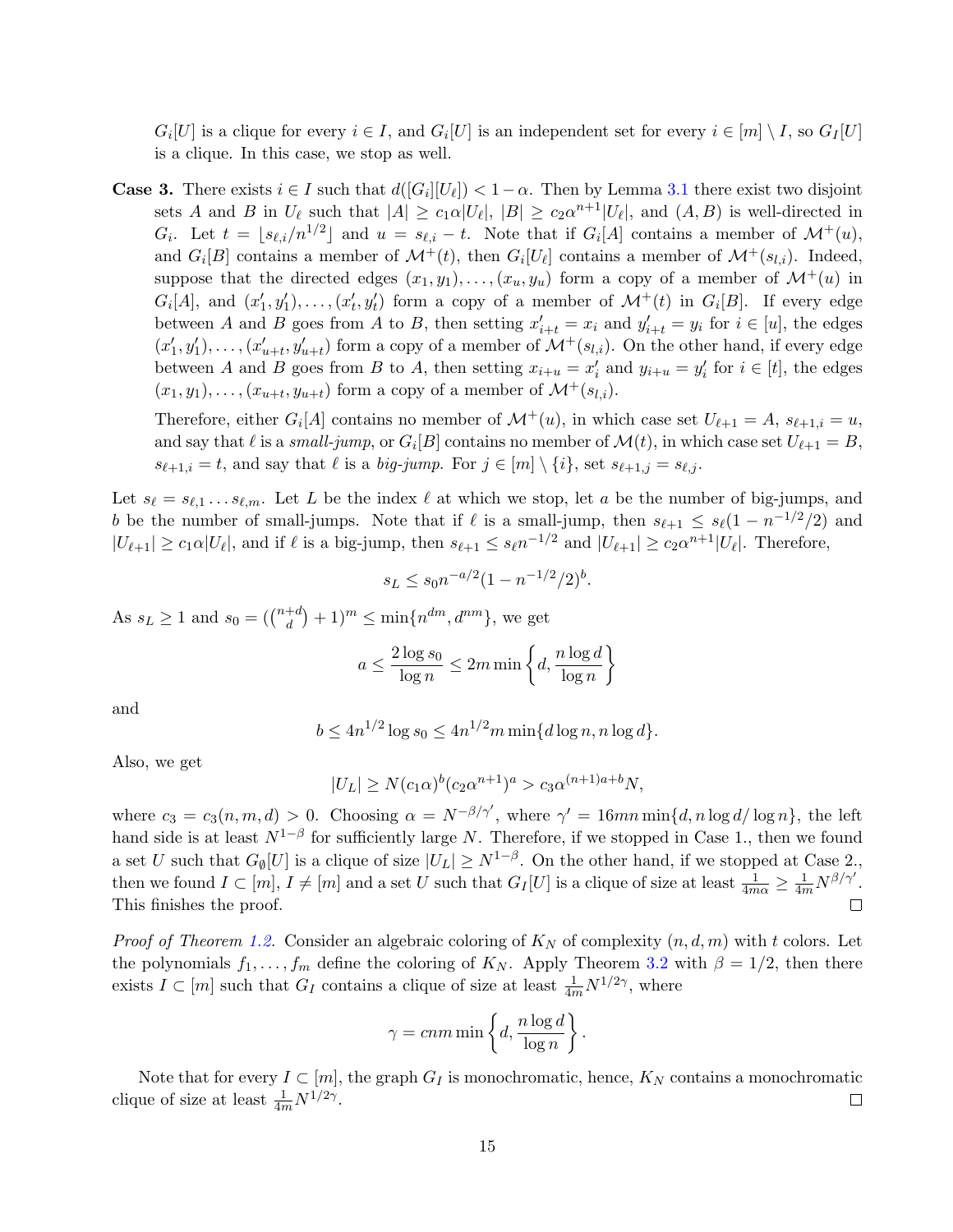# <span id="page-15-0"></span>4 Regularity lemma for algebraic hypergraphs

In this section, we prove Theorem [1.5.](#page-5-0) We remark that in the rest of the paper, we shall only work with undirected hypergraphs. We prepare the proof of Theorem [1.5](#page-5-0) with several lemmas. The following regularity lemma is proved in [\[28\]](#page-22-5) for hypergraphs of bounded VC-dimension, however, the same proof works almost word-by-word for hypergraphs of bounded weak-VC-dimension as well.

<span id="page-15-1"></span>**Lemma 4.1.** Let r be a positive integer and  $c, n > 0$ , then there exists  $c' = c'(r, c, n) > 0$  such that the following holds. Let  $0 < \epsilon < 1/4$ . Let H be an r-uniform hypergraph of weak-VC-dimension  $(c, n)$ . Then  $V(\mathcal{H})$  has an equitable partition  $V_1,\ldots,V_K$  with  $8/\epsilon < K < c'(1/\epsilon)^{2n+1}$  parts such that all but at most  $\epsilon$ -fraction of the r-tuples of parts are  $\epsilon$ -homogeneous.

Let us restate the definition of  $\mathcal{M}(r,s)$  for undirected hypergraphs. The hypergraph  $\mathcal M$  is a member of  $\mathcal{M}(r,s)$  if the vertex set of  $\mathcal M$  is the union of (not necessarily disjoint)  $(r-1)$ -element sets  $Z_1, \ldots, Z_s$  and s vertices  $z_1, \ldots, z_s, Z_i \cup \{z_i\}$  is an edge of M for  $i \in [s]$ , and  $Z_i \cup \{z_j\}$  is not an edge for  $1 \leq i \leq j \leq s$ . The rest of the r-tuples can be either edges or non-edges. If  $Z_1, \ldots, Z_s$  and  $z_1, \ldots, z_s$  satisfy these properties, say that they define a member of  $\mathcal{M}(r, s)$ .

In what follows, we show that if in addition we also assume that H contains no member of  $\mathcal{M}(r, s)$ , then those r-tuples of parts that have density at most  $\epsilon$  can be made empty by removing a few vertices. We first need the following technical lemma, which can be viewed as a variant of Claim [2.6](#page-8-2) for sparse hypergraphs.

<span id="page-15-2"></span>**Lemma 4.2.** Let G be a nonempty r-partite r-uniform hypergraph with vertex classes  $W_1, \ldots, W_r$  such that  $d(W_1,\ldots,W_r) \leq \epsilon$ . Then there exist  $\ell \in [r]$  and  $X \in \bigcup_{i \in [r] \setminus \{\ell\}} W_i$  such that  $|X| = r - 1$  and  $1 \leq |N(X)| \leq \epsilon^{1/r} |W_{\ell}|.$ 

*Proof.* We proceed by induction on r. In case  $r = 1$ , the statement is trivial, so assume  $r \geq 2$ .

Let  $U \subset V(\mathcal{G})$  be the set of vertices with positive degree, and let  $U_i = W_i \cap U$  for  $i \in [r]$ . Then  $|U_1|\cdots |U_r| \geq \epsilon |W_1|\cdots |W_r|$ , so there exists  $j \in [r]$  such that  $|U_j| \geq \epsilon^{1/r} |W_j|$ . Without loss of generality, assume that  $j = r$ . Then by simple averaging, there exists  $x \in U_r$  such that

$$
|N(x)| \le \frac{|E(\mathcal{G})|}{|U_r|} \le \epsilon^{(r-1)/r} |W_1| \dots |W_{r-1}|.
$$

Let  $\mathcal{G}'$  be the  $(r-1)$ -partite  $(r-1)$ -uniform hypergraph with vertex classes  $W_1, \ldots, W_{r-1}$  formed by the neighborhood of x. By our induction hypothesis, there exists  $\ell \in [r-1]$  and  $X' \in \bigcup_{i \in [r-1] \setminus \{\ell\}} W_i$ such that  $|X'| = r - 2$  and  $1 \leq |N(X')| \leq \epsilon^{1/r} |W_{\ell}|$ . But then  $\ell$  and  $X = X' \cup \{x\}$  satisfy our desired properties.  $\Box$ 

The next lemma will be the heart of the proof of Theorem [1.5.](#page-5-0) Before we state it, let us introduce a definition. Let H be an r-uniform hypergraph and let  $(V_1, \ldots, V_K)$  be disjoint subsets of its vertex set. Suppose that  $Z_1, \ldots, Z_s \in V(\mathcal{H})^{(r-1)}$  and  $z_1, \ldots, z_s \in V(\mathcal{H})$  define a member of  $\mathcal{M}(r, s)$  in  $\mathcal{H}$ . If  $z_1, \ldots, z_s$  belong to the same part  $V_j$ , and no two vertices of  $Z_i \cup \{z_i\}$  belong to the same part for  $i \in [s]$ , then say that  $\bigcup_{i=1}^s Z_i \cup \{z_1, \ldots, z_s\}$  induces a *focused* copy of a member of  $\mathcal{M}(r, s)$ , and  $Z_1, \ldots, Z_s$  and  $z_1, \ldots, z_s$  defines a *focused* member of  $\mathcal{M}(r, s)$ .

<span id="page-15-3"></span>**Lemma 4.3.** Let r, s be positive integers, then there exists  $c = c(r, s) > 0$  such that the following holds. Let  $\epsilon_0 > 0$ , let H be an r-uniform hypergraph, and let  $U_1, \ldots, U_L$  be disjoint subsets of  $V(\mathcal{H})$ .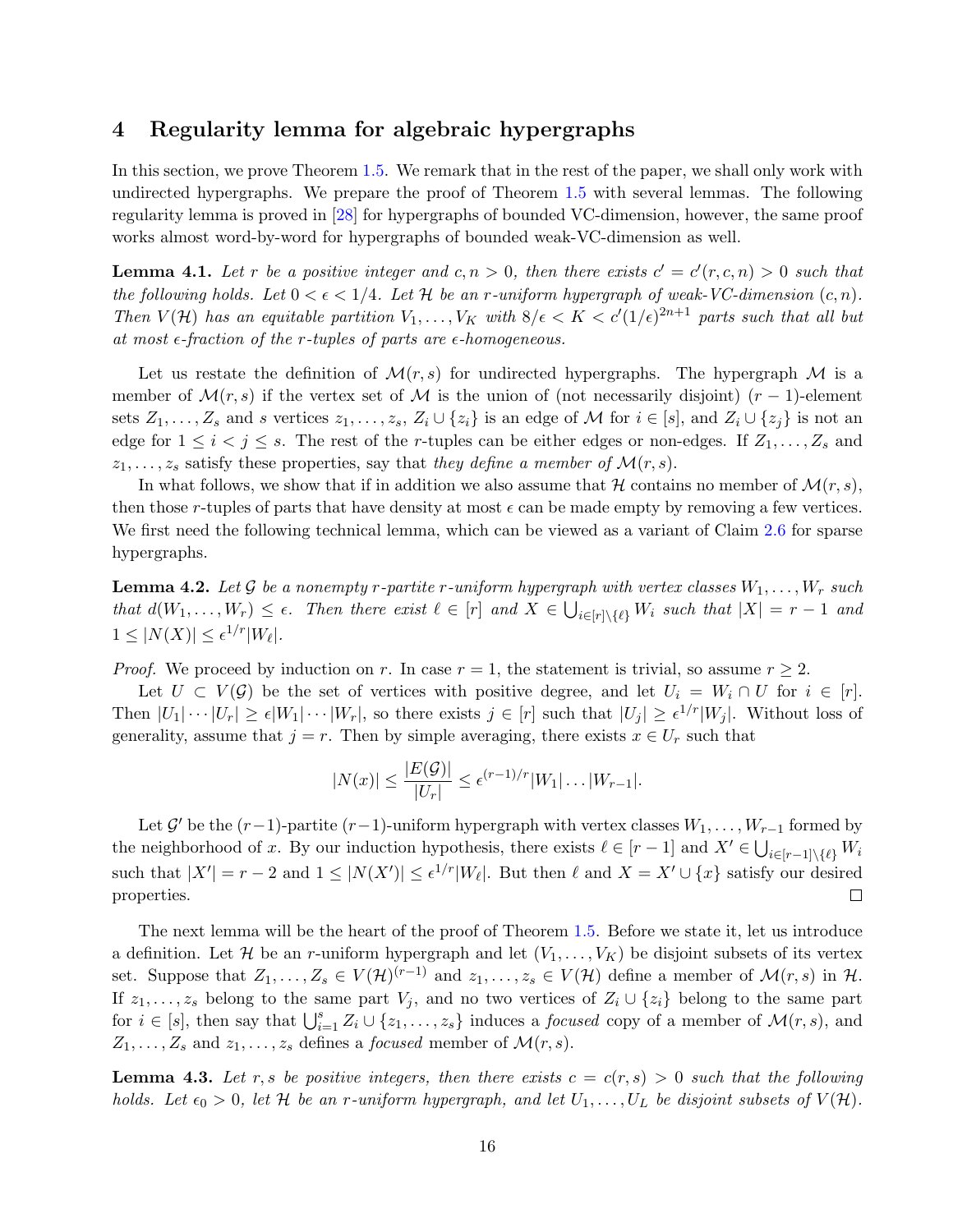Suppose that H contains no focused copy of a member of  $\mathcal{M}(r,s)$ . Let G be an r-uniform hypergraph on [L] such that if  $\{i_1,\ldots,i_r\}$  is an edge of G, then  $d_{\mathcal{H}}(U_{i_1},\ldots,U_{i_r}) \leq \epsilon_0$ . Then for  $i \in [L]$ , there exists  $V_i \subset U_i$  such that  $|V_i| \geq (1 - c \epsilon_0^{1/r!})$  $\{U_0^{1/r!}\}|U_i|$ , and  $(U_{i_1},\ldots,U_{i_r})$  is empty for every  $\{i_1,\ldots,i_r\}\in E(\mathcal{G})$ .

*Proof.* We prove this by induction on r. We proceed with the base case  $r = 2$  and the general case  $r \geq 3$ simultaneously. Let  $T := \emptyset$ , and let  $\epsilon_1 = \epsilon_0^{1/r}$  $\mathcal{L}_0^{1/r}$ . Let  $X \in [L]^{(r-1)}$  and  $k \in [L] \setminus X$ . If  $X \cup \{k\} \notin E(\mathcal{G}),$ set  $F_{X,k} = \emptyset$ . Otherwise, let  $F_{X,k}$  be the  $(r-1)$ -partite  $(r-1)$ -uniform hypergraph on  $\bigcup_{x \in X} U_x$ , whose edges are the  $(r-1)$ -tuples  $Z \in V(H)^{(r-1)}$  such that Z has one vertex in  $U_x$  for  $x \in X$ , and  $|N_{\mathcal{H}}(Z) \cap U_k| \geq \epsilon_1 |U_k|$ . As  $d_{\mathcal{H}}(\{U_x\}_{x \in X}, U_k) \leq \epsilon_0$ , we have

<span id="page-16-0"></span>
$$
d_{F_{X,k}}(\{U_x\}_{x\in X}) \le \frac{\epsilon_0}{\epsilon_1} = \epsilon_1^{r-1}.\tag{2}
$$

Also, define  $T_k \subset U_k$  as the union of the sets  $U_k \cap N_{\mathcal{H}}(Z')$ , where  $Z' \in (V(\mathcal{H}) \setminus U_k)^{(r-1)}$ , has all its vertices in different parts and  $|U_k \cap N_{\mathcal{H}}(Z')| \leq \epsilon_1 |U_k|$ .

#### Claim 4.4.

$$
|T_k| \le s\epsilon_1 |U_k|.
$$

*Proof.* Suppose that  $|T_k| > s\epsilon_1 |U_k|$ . Then we can find greedily  $Z_1, \ldots, Z_s \in (V(\mathcal{H}) \setminus U_k)^{(r-1)}$  and  $z_1, \ldots, z_s \in T_k$  such that  $z_i \in N(Z_i)$  for  $i \in [s]$  and  $z_i \notin N(Z_j)$  for  $i > j$ . But then  $Z_1, \ldots, Z_s$  and  $z_1 \ldots, z_s$  induces a focused copy of a member of  $\mathcal{M}(r, s)$ , contradiction.  $\Box$ 

For  $k \in [L]$ , let  $U'_k = U_k \setminus T_k$ . Note that if  $X \cup \{k\} \in E(\mathcal{G})$  and  $Z \cup \{z\}$  is an edge of  $\mathcal H$  for some Z having one vertex in every  $U'_x, x \in X$  and  $z \in U'_k$ , then  $Z \in E(F_{X,k})$ . Remove every edge Z from  $F_{X,k}$  which has no neighbor in  $U'_{k}$ . Let  $F_X = \bigcup_{k \in [L] \setminus X} F_{X,k}$ .

Now let us consider the base case  $r = 2$ . Then every  $F_{X,k}$  is a just a subset of  $U_X$ , which by [\(2\)](#page-16-0) has size at most  $\epsilon_1|U_X|$ . This implies that  $|F_X| \leq s\epsilon_1|U_X|$  for  $X \in [L]$ . Indeed, otherwise, by a simple greedy argument, we can find  $z_1, \ldots, z_s \in F_X$  and  $k_1, \ldots, k_s$  such that  $z_i \in F_{X,k_i}$  and  $z_i \notin F_{X,k_j}$  for  $i > j$ . Choose an arbitrary vertex  $w_i \in N(z_i) \cap U'_{k_i}$ , then  $w_1, \ldots, w_s$  and  $z_1, \ldots, z_n$  define a focused copy of a member of  $\mathcal{M}(2, s)$ , contradiction. For  $i \in [L]$ , set  $V_i = U'_i \setminus F_i$ . Then  $|V_i| \geq |U_i|(1 - 2s\epsilon_1)$ , and there are no edges between  $V_i$  and  $V_j$  for  $\{i, j\} \in E(\mathcal{G})$ . Therefore, choosing  $c(2, s) = 2s$  proves this case. Now consider the general case  $r \geq 3$ .

#### Claim 4.5.

$$
d_{F_X}(\{U_x\}_{x \in X}) < 3rs\epsilon_1.
$$

*Proof.* Let  $F := F_X$ , let  $W_x := U'_x$  for  $x \in X$ . In what follows, step-by-step, we define |X| sequences of pairs  $(Z_{i,x}, z_{i,x}) \in (\bigcup_{y \in X \setminus \{x\}} U'_y)^{(r-1)} \times U'_x$  for  $x \in X$  and  $i = 0, 1, \ldots$ , while removing elements from  $W_x$  and edges from F. Suppose that  $j_x$  is the largest index i for which  $(Z_{i,x}, z_{i,x})$  is already defined. If  $(\{W_x\}_{x\in X})$  spans no edge in F, then stop. Otherwise, there exists  $k \in [L]$  such that  $F_{X,k}$ is not empty on  $({W_x}_{x\in X})$ . By applying Lemma [4.2](#page-15-2) to the  $(r-1)$ -tuple  $({U_x}_{x\in X})$  and hypergraph  $F_{X,k} \cap F$  (which by [\(2\)](#page-16-0) has density at most  $\epsilon_1^{r-1}$ ), there exist  $x \in X$  and  $Z \in \bigcup_{y \in X \setminus \{x\}} W_y$  such that  $1 \leq |N_{F_{X,k} \cap F}(Z) \cap W_x| \leq \epsilon_1 |U_x|$ . Let  $z_{j_x+1,x}$  be an arbitrary element of  $N_{F_{X,k} \cap F}(Z) \cap W_x$ . Furthermore, remove the elements of  $N_{F_{X,k} \cap F}(Z)$  from  $W_x$ , and remove the edges of  $F_{X,k}$  from F. Also, let  $Z_{j_x+1,x} := Z$  and define  $k_{j_x+1,x} := k$ .

After we stop, let  $s_x$  be the largest index i such that  $(Z_{i,x}, z_{i,x})$  is defined. Note that for every  $x \in X$  and  $i \leq s_x, Z_{1,x}, \ldots, Z_{i,x}$  and  $z_{1,x}, \ldots, z_{i,x}$  define a focused copy of a member of  $\mathcal{M}(r-1,i)$ .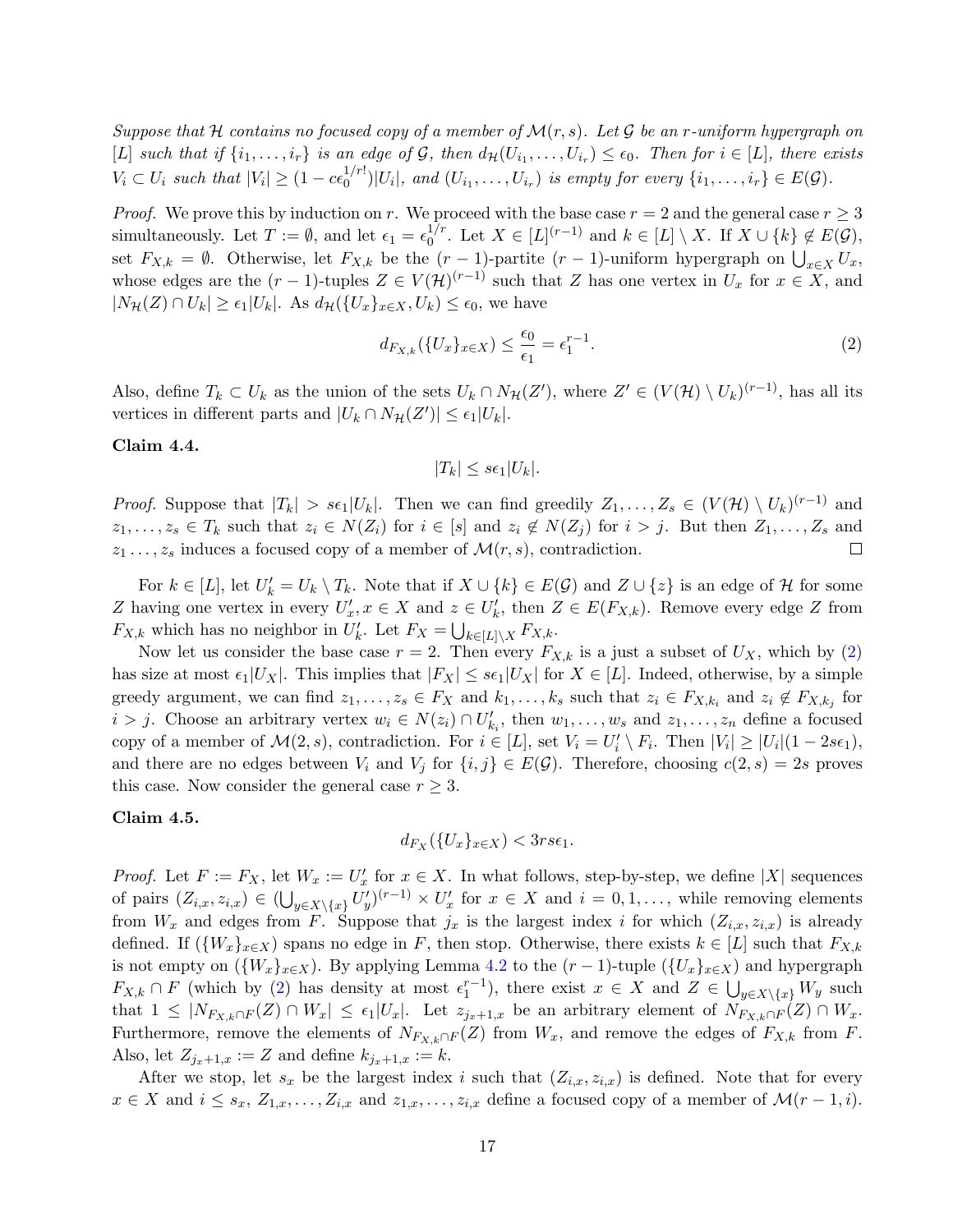Let  $u_{i,x}$  be an arbitrary element of  $U'_{k_{i,x}} \cap N_{\mathcal{H}}(Z_{i,x} \cup \{z_{i,x}\})$ . Then  $Z_{1,x} \cup \{u_{1,x}\}, \ldots, Z_{i,x} \cup \{u_{i,x}\}$ and  $z_{1,x},\ldots,z_{i,x}$  define a focused copy of a member of  $\mathcal{M}(r,i)$  in  $\mathcal{H}$ . Therefore, we have  $s_x < s$ . Also, at each step when we modify  $W_x$ , we remove at most  $\epsilon_1|U_x|$  elements, so after we stop, we have  $|W_x| \geq |U'_x| - s_x \epsilon_1 |U_x|.$ 

Let us bound  $d_{F_X}(\{U_x\}_{x\in X})$ . Recall that  $d_{F_{X,k_{i,x}}}(\{U_x\}_{x\in X}) \leq \epsilon_1^{r-1}$  by [\(2\)](#page-16-0). Let  $F^*$  =  $\bigcup_{x\in X}\bigcup_{i\in [s_x]}F_{X,k_{i,x}}$ . Then

$$
d_{F^*}(\{U_x\}_{x \in X}) < \sum_{x \in X} \sum_{i \in [s_x]} d_{F_{X,k_{i,x}}}(\{U_x\}_{x \in X}) < s(r-1)\epsilon_1^{r-1}.
$$

If  $k \neq k_{i,x}$  for every  $x \in X$  and  $i \in [s_x]$ , then every edge of  $F_{k,X}$  touches  $U_x \setminus W_x$  for some  $x \in X$ . Note that  $|U_x \setminus W_x| = |U_x \setminus U'_x| + |U'_x \setminus W_x| \leq 2s\epsilon_1 |U_x|$ . Hence  $\frac{|U_x \setminus W_x|}{|U_x|} < 2s\epsilon_1$ . Therefore, we have

$$
d_{F_X \backslash F^*}(\{U_x\}_{x \in X}) < 2(r-1)s\epsilon_1.
$$

Finally, by our construction,  $({W_x}_{x \in X})$  spans no edges. Thus,  $d_{F_X}({U_x}_{x \in X}) < 3rs\epsilon_1$ .  $\Box$ 

Since  $|U'_x| \ge (1 - s\epsilon_1)|U_x|$ , we can write  $\prod_{x \in X} |U'_x| \ge (1 - s\epsilon_1)^{r-1} \prod_{x \in X} |U_x| \ge \frac{1}{2} \prod_{x \in X} |U_x|$ , assuming  $s\epsilon_1 < 1/10r$ . Therefore, from the last claim we have that  $d_{F_X}(\{U'_x\}_{x\in X}) \leq 6rs\epsilon_1$ .

Let  $\mathcal{H}' = \bigcup_{X \in [L]^{(r-1)}} F_X$ . We show that  $\mathcal{H}'$  contains no focused copy of a member of  $\mathcal{M}(r-1, s)$ with respect to the disjoint sets  $U'_1, \ldots, U'_L$ . Otherwise, there exists  $W_1, \ldots, W_s \in V(\mathcal{H}')^{(r-2)}$  and  $w_1, \ldots, w_s \in U'_j$  for some  $j \in [L]$  defining a focused member of  $\mathcal{M}(r-1, s)$ . Let  $Z_i = W_i \cup \{w_i\}$ . But then for  $i \in [s]$ , there exists  $k_i \in [L]$  and  $X_i \in [L]^{(r-1)}$  such that  $Z_i \in F_{X_i,k_i}$ . Picking  $z_i \in N_{\mathcal{H}}(Z_i) \cap U_i'$ arbitrarily,  $\{W_i \cup \{z_i\}\}_{i \in [s]}$  and  $\{w_i\}_{i \in [s]}$  define a focused member of  $\mathcal{M}(r, s)$  in  $\mathcal{H}$ , contradiction.

But then we can apply our induction hypothesis with the following parameters: the  $(r-1)$ -uniform hypergraph  $\mathcal{H}'$  instead of  $\mathcal{H}$ , the disjoint sets  $U'_1,\ldots,U'_L$  instead of  $U_1,\ldots,U_L$ ,  $\text{6}r\text{se}_1$  instead of  $\epsilon_0$ , and the complete  $(r-1)$ -uniform hypergraph on [L] instead of G. Recalling that  $|U_i'| \geq (1 - s\epsilon_1)|U_i|$ and  $\epsilon_1 = \epsilon_0^{1/r}$  $_0^{1/r}$ , we conclude that for  $i \in [L]$ , there exists  $V_i \subset U'_i$  such that

$$
|V_i| \ge (1 - c(r - 1, s)(6rs\epsilon_1)^{1/(r-1)!})|U_i'| \ge (1 - c(r, s)\epsilon_0^{1/r!})|U_i|
$$

for some suitable  $c(r,s) > 0$ , and  $(V_{i_1}, V_{i_2}, \ldots, V_{i_{r-1}})$  is empty for  $(i_1, \ldots, i_{r-1}) \in [L]^{(r-1)}$ . But note that then  $(V_{i_1},...,V_{i_r})$  is also empty in H if  $\{i_1,...,i_r\} \in E(G)$ . This finishes the proof.  $\Box$ 

Now everything is set to prove the main theorem of this section.

*Proof of Theorem [1.5.](#page-5-0)* Let  $\epsilon_0 > 0$ , which we shall specify later as a function of  $\epsilon$ . By Lemma [2.9](#page-11-0) and Lemma [4.1,](#page-15-1) there exists an equitable partition of  $V(\mathcal{H})$  into L parts  $U_1, \ldots, U_L$  such that  $8/\epsilon_0 < L <$  $c'(1/\epsilon_0)^{2n+1}$  and all but at most  $\epsilon_0$ -fraction of the *r*-tuples of parts are  $\epsilon_0$ -homogeneous.

Let  $s = \binom{n+d}{d}$  $\mathcal{H}_d^{+d}$  + 1, then H contains no member of  $\mathcal{M}(r,s)$  by Lemma [2.4.](#page-7-1) In particular, H contains no focused copy of a member of  $\mathcal{M}(r,s)$  with respect to the partition  $U_1, \ldots, U_L$ . Let  $c_0 = c(r, s)$  be the constant given by Lemma [4.3.](#page-15-3) Then for every  $i \in [L]$ , there exists  $V_i' \subset U_i$  such that

$$
|V'_i| \ge (1 - c_0 \epsilon_0^{1/r!}) |U_i| \ge (1 - c_0 \epsilon_0^{1/r!}) \left[ \frac{N}{L} \right],
$$

and  $(V'_{i_1},...,V'_{i_r})$  is empty if  $d(U_{i_1},...,U_{i_r}) < \epsilon_0$ . Let K be a minimal positive integer such that  $N/K < \min_{i \in [L]} |V'_i|$ , then  $K < L + 2c_0 \epsilon_0^{1/r} L < 2L$ . In particular, when we choose  $\epsilon_0$  it will satisfy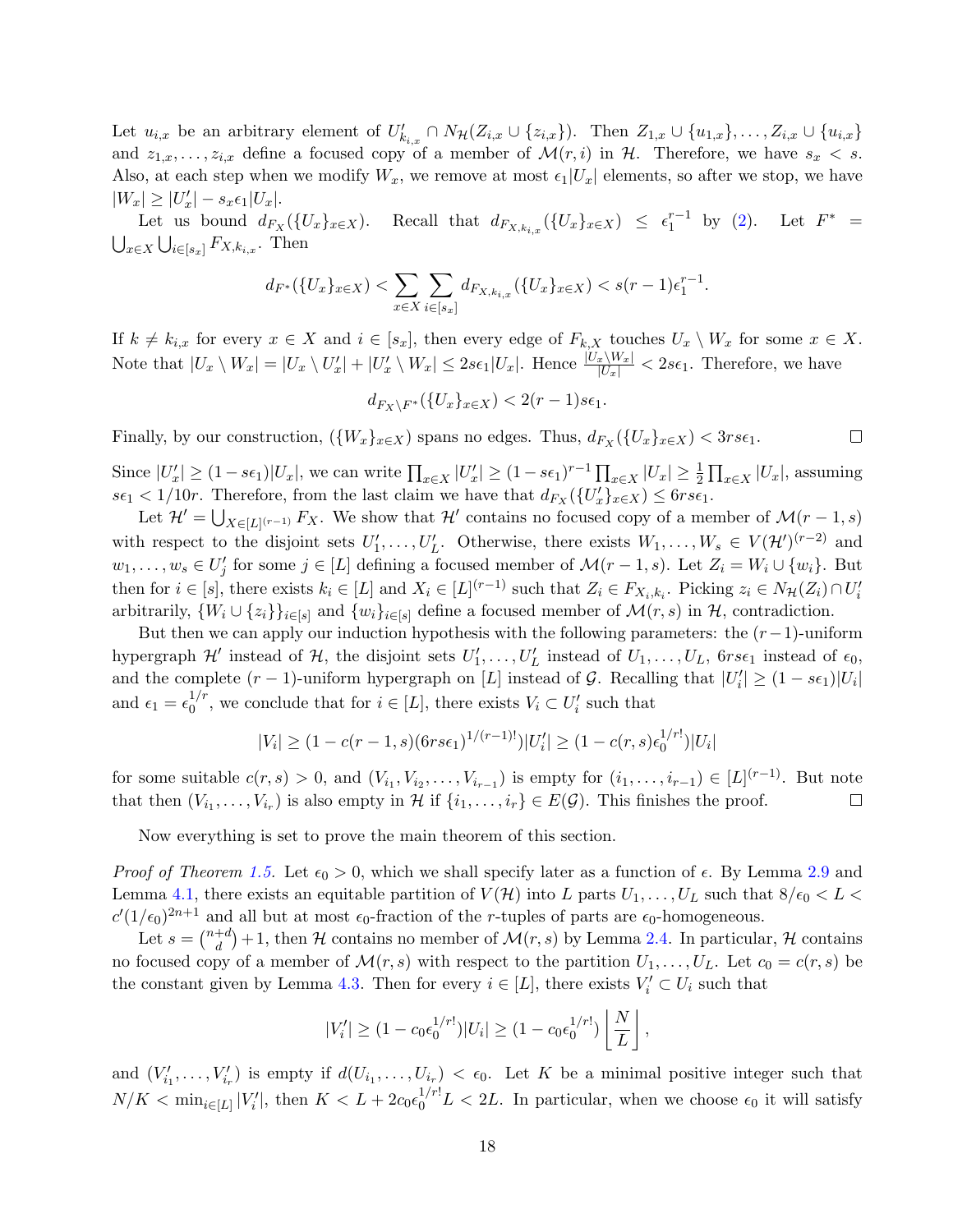$c_0 \epsilon_0^{1/r!} < 1/2$ . Let  $V_1, \ldots, V_K$  be any equitable partition of  $V(\mathcal{H})$  such that  $V_i \subset V'_i$  for  $i \in [L]$ , this clearly exists by the definition of K.

Say that an r-tuple  $\{i_1,\ldots,i_r\} \in [K]^{(r)}$  is good if  $d(V_{i_1},\ldots,V_{i_r}) > 1-2^r \epsilon_0$ , or  $(V_{i_1},\ldots,V_{i_r})$  is empty. Otherwise, say that  $\{i_1, \ldots, i_r\}$  is *bad*. Note that if  $\{i_1, \ldots, i_r\} \in [L]^r$ , then  $\{i_1, \ldots, i_r\}$  is good if  $(U_{i_1},...,U_{i_r})$  is  $\epsilon$ -homogeneous. Indeed, if  $d(U_{i_1},...,U_{i_r}) > 1 - \epsilon_0$ , then

$$
d(V_{i_1},\ldots,V_{i_r}) > 1 - \frac{|U_{i_1}|\ldots|U_{i_r}|}{|V_{i_1}|\ldots|V_{i_r}|}\epsilon_0 \ge 1 - 2^r\epsilon_0,
$$

and if  $d(U_{i_1},...,U_{i_r}) < \epsilon_0$ , then  $(V_{i_1},...,V_{i_r})$  is empty by definition. The number of *r*-tuples  $\{i_1,\ldots,i_r\} \in [K]^{(r)}$  having a nonempty intersection with  $\{L+1,\ldots,K\}$  is less than  $(K-L)K^{r-1}$ . Hence, the total number of bad  $r$ -tuples is at most

$$
\epsilon_0 \binom{L}{r} + (K - L)K^{r-1} < \epsilon_0 \binom{K}{r} + 2c_0 \epsilon_0^{1/r!} K^r \leq c_1 \epsilon_0^{1/r!} \binom{K}{r},
$$

where  $c_1 = c_1(r, s) > c_0$  depends only on r and s. Choose  $\epsilon_0$  such that both  $c_1 \epsilon_0^{1/r!}$  $\frac{1/r!}{0}, 2^r \epsilon_0 \ \leq \ \epsilon \ <$ 1/4. Then  $V_1,\ldots,V_K$  is an equitable partition of H such that  $8/\epsilon < 8/\epsilon_0 < K \leq 2c'(1/\epsilon_0)^{2n+1} <$  $c(1/\epsilon)^{r!(2n+1)}$  for some  $c = c(r, s) > 0$ , and all but at most an e-fraction of the r-tuples of parts  $(V_{i_1},\ldots,V_{i_r})$  satisfy that either  $d(V_{i_1},\ldots,V_{i_r}) > 1-2^r \epsilon_0 > 1-\epsilon$ , or  $(V_{i_1},\ldots,V_{i_r})$  is empty.  $\Box$ 

# <span id="page-18-0"></span>5 A Ramsey-type result for algebraic hypergraphs

In this section, we prove Theorem [1.6.](#page-5-1) First, let us extend the list of forbidden hypergraphs in algebraic hypergraphs of constant complexity. In order to do this, we use a result about the maximum flattening rank of tensors which are almost diagonal. Let  $T: A_1 \times \cdots \times A_r \to \mathbb{F}$  be an r-dimensional tensor. Let the max-flattening rank of T, denoted by mfrank(T), be the maximum of frank $_i(T)$  for  $i \in [r]$ . Say that an r-dimensional tensor  $T : A^r \to \mathbb{F}$  is semi-diagonal if the following holds. Let  $a_1, \ldots, a_r \in A$ , then  $T(a_1, \ldots, a_r) = 0$  if  $a_1, \ldots, a_r$  are pairwise distinct, and  $T(a_1, \ldots, a_r) \neq 0$  if  $a_1 = \cdots = a_d$ . If  $a_1, \ldots, a_r$  are neither all equal or all distinct, there is no restriction on  $T(a_1, \ldots, a_r)$ . We prove the following result in the companion note [\[17\]](#page-21-14).

<span id="page-18-1"></span>**Theorem 5.1.** Let  $T : A^r \to \mathbb{F}$  be an r-dimensional semi-diagonal tensor. Then

$$
\text{mfrank}(T) \ge \frac{|A|}{r-1}.
$$

Let  $\mathcal{N}_{r,s}$  be the family of r-uniform hypergraphs  $\mathcal N$  having the following form. There are s disjoint edges  $f_i = \{u_{i,1}, \ldots, u_{i,r}\}\$ for  $i \in [s]$ , whose union is the vertex set of  $\mathcal{N}$ , and the r element set  $\{u_{i_1,1},\ldots,u_{i_r,r}\}\$ is not an edge for any r-tuple  $(i_1,\ldots,i_r)\in [s]^r$ , where  $i_1,\ldots,i_r$  are pairwise distinct. The rest of the r element subsets of the vertex set can be either edges or non-edges.

<span id="page-18-2"></span>**Lemma 5.2.** Let H be a strongly-algebraic r-uniform hypergraph of complexity  $(n, d)$ . Then H contains no member of  $\mathcal{N}_{r,s}$  for  $s > (r-1) \binom{n+d}{d}$  $\binom{+d}{d}$ .

*Proof.* Let  $V = V(\mathcal{H}) \subset \mathbb{F}^n$ , and let  $f : (\mathbb{F}^n)^r \to \mathbb{F}$  be the polynomial defining  $\mathcal{H}$ . Define tensor  $T: V^r \to \mathbb{F}$  to be  $T(\mathbf{x}_1,\ldots,\mathbf{x}_r) = f(\mathbf{x}_1,\ldots,\mathbf{x}_r)$ . Then by Lemma [2.2](#page-7-0) mfrank $(T) \leq {n+d \choose d}$  $\binom{+d}{d}$ .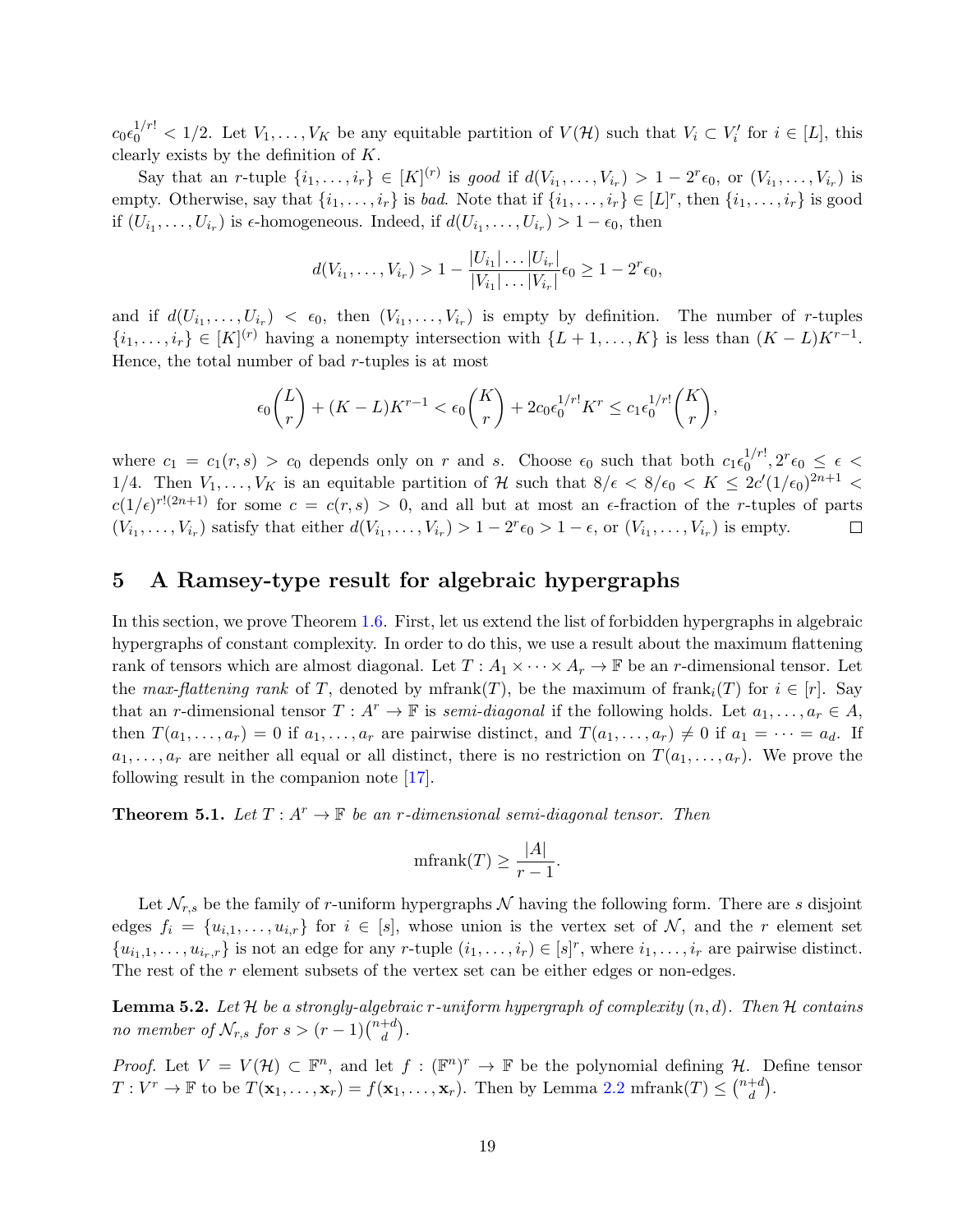Suppose that H contains a member of  $\mathcal{N}_{r,s}$  for some  $s > (r-1)\binom{n+d}{n}$  $\binom{+d}{n}$ , then there exists  $\mathbf{u}_{i,j} \in$  $\mathbb{F}^n$  for  $(i, j) \in [s] \times [r]$  such that  $f(\mathbf{u}_{i,1}, \ldots, \mathbf{u}_{i,r}) \neq 0$  for  $i \in [s]$ , and  $f(\mathbf{u}_{i,1}, \ldots, \mathbf{u}_{i_r}, r) = 0$  for  $(i_1,\ldots,i_r) \in [s]^r$  for which  $i_1,\ldots,i_r$  are pairwise distinct. Let T' be the subtensor of T induced on  ${\bf u}_{1,1},\ldots,{\bf u}_{s,1}\}\times\cdots\times{\bf u}_{1,r},\ldots,{\bf u}_{s,r}$ . Identifying  ${\bf u}_{i,j}$  by i, the tensor  $T':[s]^r\to\mathbb{F}$  is semi-diagonal, so

$$
\mathrm{mfrank}(T) \ge \mathrm{mfrank}(T') \ge \frac{s}{r-1}
$$

by Theorem [5.1.](#page-18-1) This is a contradiction, finishing the proof.

Now everything is set to prove the main theorem of this section.

*Proof of Theorem [1.6.](#page-5-1)* Let  $\mathcal{H} \in \mathcal{F}$  and let  $N = |V(\mathcal{H})|$ . Then H is an r-uniform strongly-algebraic hypergraph of complexity  $(n, d)$ . Let  $\epsilon = N^{-\beta/r!(2n+1)}$ , then by Theorem [1.5,](#page-5-0) there is an equitable partition of  $V(\mathcal{H})$  into parts  $V_1,\ldots,V_K$  for some  $8/\epsilon < K < c'(1/\epsilon)^{r!(2n+1)}$  such that all but at most  $\epsilon$ -fraction of the r-tuples of parts are either empty, or have density at least  $1 - \epsilon$ . Here,  $c' = c'(r, n, d) > 0.$ 

For  $i \in [K]$ , pick a vertex  $v_i \in V_i$  randomly with uniform distribution. Let  $\mathcal{H}'$  be the hypergraph induced on the vertex set  $\{v_1, \ldots, v_K\}$ , then  $\mathcal{H}' \in \mathcal{F}$  as well. Define the r-uniform hypergraph  $\mathcal G$  on vertex set [K] as follows. The r-element set  $\{i_1, \ldots, i_r\} \in [K]^{(r)}$  is an edge of G if and only if either  $\{v_{i_1},\ldots,v_{i_r}\}\in E(\mathcal{H})$  and  $d(V_{i_1},\ldots,V_{i_r})\geq 1-\epsilon$ , or  $\{v_{i_1},\ldots,v_{i_r}\}\notin E(\mathcal{H})$  and  $(V_{i_1},\ldots,V_{i_r})$  is empty. Note that if  $(V_{i_1},...,V_{i_r})$  is  $\epsilon$ -homogeneous, then  $\{i_1,...,i_r\}$  is an edge with probability at least  $1-\epsilon$ . Therefore,  $\mathbb{E}(d(\mathcal{G})) \geq 1-2\epsilon$ , so there is a choice for  $v_1, \ldots, v_K$  such that  $d(\mathcal{G}) \geq 1-2\epsilon$ . Fix such a choice. By Lemma [2.1,](#page-6-0)  $\mathcal G$  contains a clique  $J$  of size at least  $\frac{1}{8} \epsilon^{-1/(r-1)}$ . Let  $\mathcal H^*$  be the subhypergraph of H induced on the vertex set  $\{v_j : j \in J\}$ . As  $\mathcal{H}^* \in \mathcal{F}$ ,  $\mathcal{H}^*$  contains either an independent set of size s, or a clique of size  $c|J|^{\alpha} = c_1 N^{\alpha\beta/r!(r-1)(2n+1)}$  for some  $c_1 = c_1(r, n, d, c, \alpha, \beta) > 0$ . In the latter case, we are done, so assume that  $\mathcal{H}^*$  contains an independent set  $\{v_i : i \in I\}$  of size s.

We finish the proof by noting that at least one of  $U_i$ ,  $i \in I$  is an independent set in  $H$ . Otherwise, if  $U_i$  contains an edge  $f_i$  for every  $i \in I$ , then  $\bigcup_{i \in I} f_i$  spans a member of  $\mathcal{N}_{r,s}$  in  $\mathcal{H}$ , contradicting Lemma [5.2.](#page-18-2) Therefore,  $H$  contains an independent set of size at least  $\frac{1}{2}[N/K] > c_2 N^{1-\beta}$ , where  $c_2 = c_2(r, n, d, c, \alpha, \beta) > 0.$  $\Box$ 

### 6 Concluding remarks

Following Fox and Pach [\[26\]](#page-22-13), we say that a family of graphs G has the strong-Erdős-Hajnal property, if there exists a constant  $c = c(G) > 0$  such that for every  $G \in \mathcal{G}$ , either G or its complement contains a bi-clique of size at least  $c|V(G)|$ . In [\[2\]](#page-20-1), it is proved that the strong-Erdős-Hajnal property implies the Erdős-Hajnal property in hereditary graph families, and that the family of semi-algebraic graphs of complexity  $(n, d, m)$  has the strong-Erdős-Hajnal property. On the other hand, it is known that this is not the case for algebraic graphs. For infinitely many  $N$ , one describe a strongly-algebraic graph  $G$  of complexity (3, 2) such that the size of the largest bi-clique in both G and its complement is  $O(N^{3/4})$ .

If q is a prime power, the Erdős-Rényi graph  $ER_q$ , is defined as follows. The vertices of  $ER_q$  are the elements of the projective plane over  $\mathbb{F}_q$ , and  $(x_0, x_1, x_2)$  and  $(y_0, y_1, y_2)$  are joined by an edge if  $x_0y_0 + x_1y_1 + x_2y_2 = 0$ . The graph  $ER_q$  has  $N = q^2 + q + 1$  vertices, is  $(q+1)$ -regular and has at most  $2(q+1)$  vertices with loops. This graph contains no copy of  $K_{2,2}$  and has eigenvalues  $\pm \sqrt{q}$  and  $q+1$ , where the multiplicity of  $q + 1$  is 1, see e.g. [\[31\]](#page-22-14). By the expander mixing lemma (see, e.g., Theorem

 $\Box$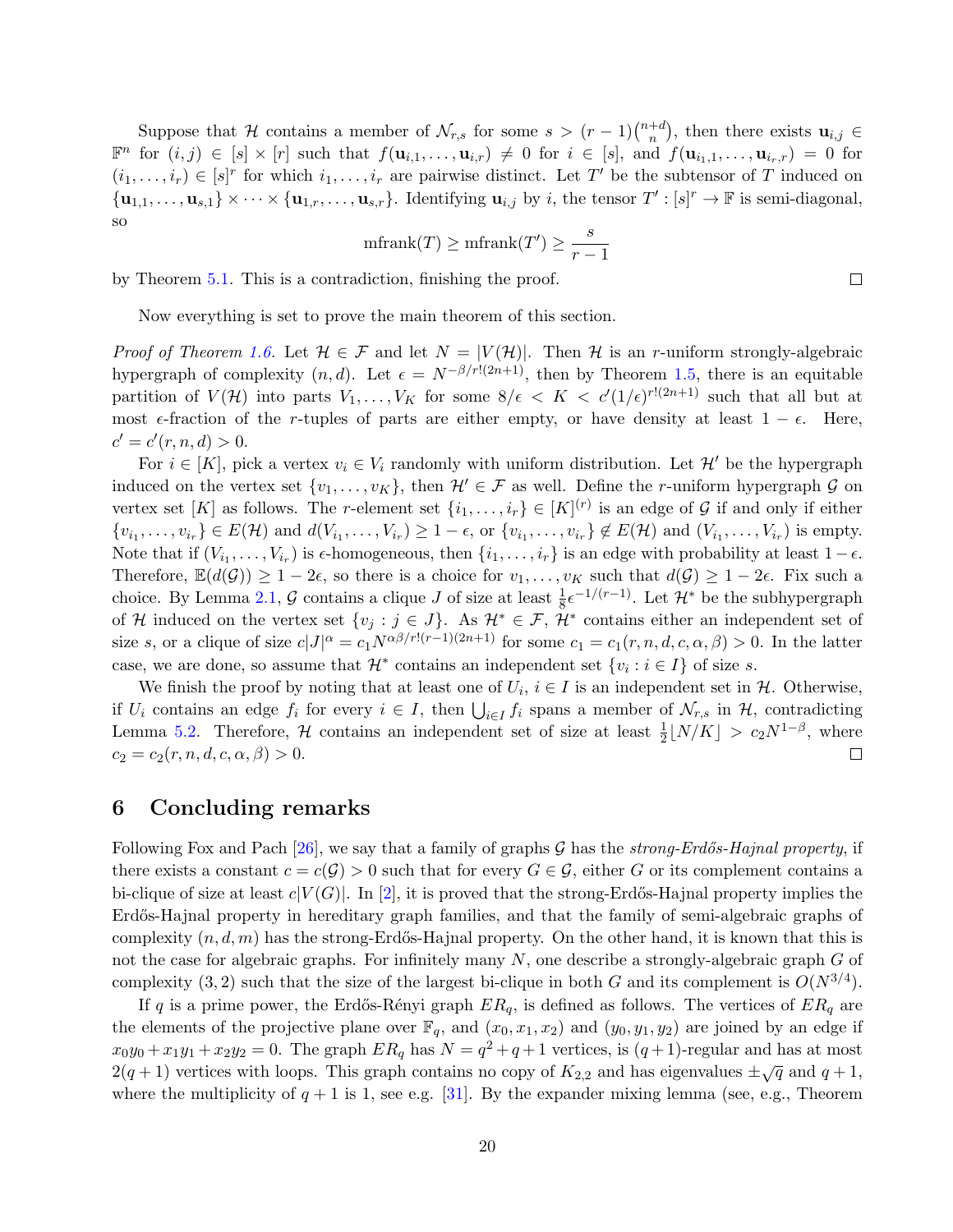2.11 in [\[31\]](#page-22-14)), one can bound the number of the edges/non-edges of  $ER<sub>q</sub>$  between two disjoint subsets of vertices using its eigenvalues. This lemma implies that both  $ER<sub>q</sub>$  and its complement contains no bi-clique of size larger than

$$
\frac{N\sqrt{q}}{q+1} = O(N^{3/4}).
$$

Note that the complement of  $ER<sub>q</sub>$  is strongly-algebraic of complexity (3, 2). Indeed, we can view the vertices of  $ER_q$  as elements of  $\mathbb{F}_q^3$ , by replacing each  $(x_0, x_1, x_2) \in \mathbb{PF}_q^2$  with one element of the equivalence class  $C_{(x_0,x_1,x_2)} = \{(\lambda x_0, \lambda x_1, \lambda x_2) : \lambda \in \mathbb{F}_q \setminus \{0\}\} \subset \mathbb{F}_q^3$ . For a variant of this construction, see e.g. [\[10\]](#page-21-15), Section 6.1.

Finally, let us mention that although algebraic graphs of bounded complexity do not have strong Ramsey properties (as we proved in this paper), they are one of the main sources of best examples for so called Turán-type questions. Given an r-uniform hypergraph  $H$ , the extremal number (or Turán number) of H, denoted by  $ex(N, \mathcal{H})$  is the maximum number of edges in an r-uniform hypergraph on N vertices which contains no copy of  $\mathcal H$  as a subhypergraph. If H is a graph, the asymptotic value of the extremal number of  $H$  is known by the Erdős-Stone theorem, unless  $H$  is bipartite. The case of bipartite graphs is notoriously hard. In many cases when the order of  $ex(N, H)$  is known for some bipartite graph H, the construction achieving the right order of magnitude is an algebraic graph of bounded complexity, see e.g. [\[3,](#page-20-4) [4,](#page-20-5) [5,](#page-20-6) [23\]](#page-21-16). Algebraic hypergraphs of bounded complexity also appear in connection to Turán type results, see e.g.  $[33, 16]$  $[33, 16]$  $[33, 16]$ .

**Acknowledgements.** We would like to thank Jacob Fox, János Pach, and Artem Chernikov for pointing out the related references and results. Both authors were supported by the SNSF grant 200021\_196965. István Tomon also acknowledges the support of Russian Government in the framework of MegaGrant no 075-15-2019-1926, and the support of MIPT Moscow.

### References

- <span id="page-20-3"></span>[1] N. Alon, E. Fischer, and I. Newman. "Efficient testing of bipartite graphs for forbidden induced subgraphs." SIAM Journal on Computing 37(3) (2007): 959–976.
- <span id="page-20-1"></span>[2] N. Alon, J. Pach, R. Pinchasi, R. Radoičić, and M. Sharir. "Crossing patterns of semi-algebraic sets." J. Combin. Theory Ser. A 111 (2005): 310–326.
- <span id="page-20-4"></span>[3] W. G. Brown. "On graphs that do not contain a Thomsen graph." Canad. Math. Bull. 9 (1966): 281–285.
- <span id="page-20-5"></span>[4] B. Bukh. "Random algebraic construction of extremal graphs." Bulletin of the London Math. Soc. 47(6) (2015): 939–945.
- <span id="page-20-6"></span>[5] B. Bukh, D. Conlon. "Rational exponents in extremal graph theory." J. of European Math. Society 20(7) (2018): 1747–1757.
- <span id="page-20-2"></span>[6] B. Bukh, J. Matoušek. "Erdős-Szekeres-type statements: Ramsey function and decidability in dimension 1." Duke Mathematical Journal 163(12) (2012): 2243–2270.
- <span id="page-20-0"></span>[7] E. Chattopadhyay, D. Zuckerman. "Explicit two-source extractors and resilient functions." Proceedings of the forty-eighth annual ACM symposium on Theory of Computing. 2016.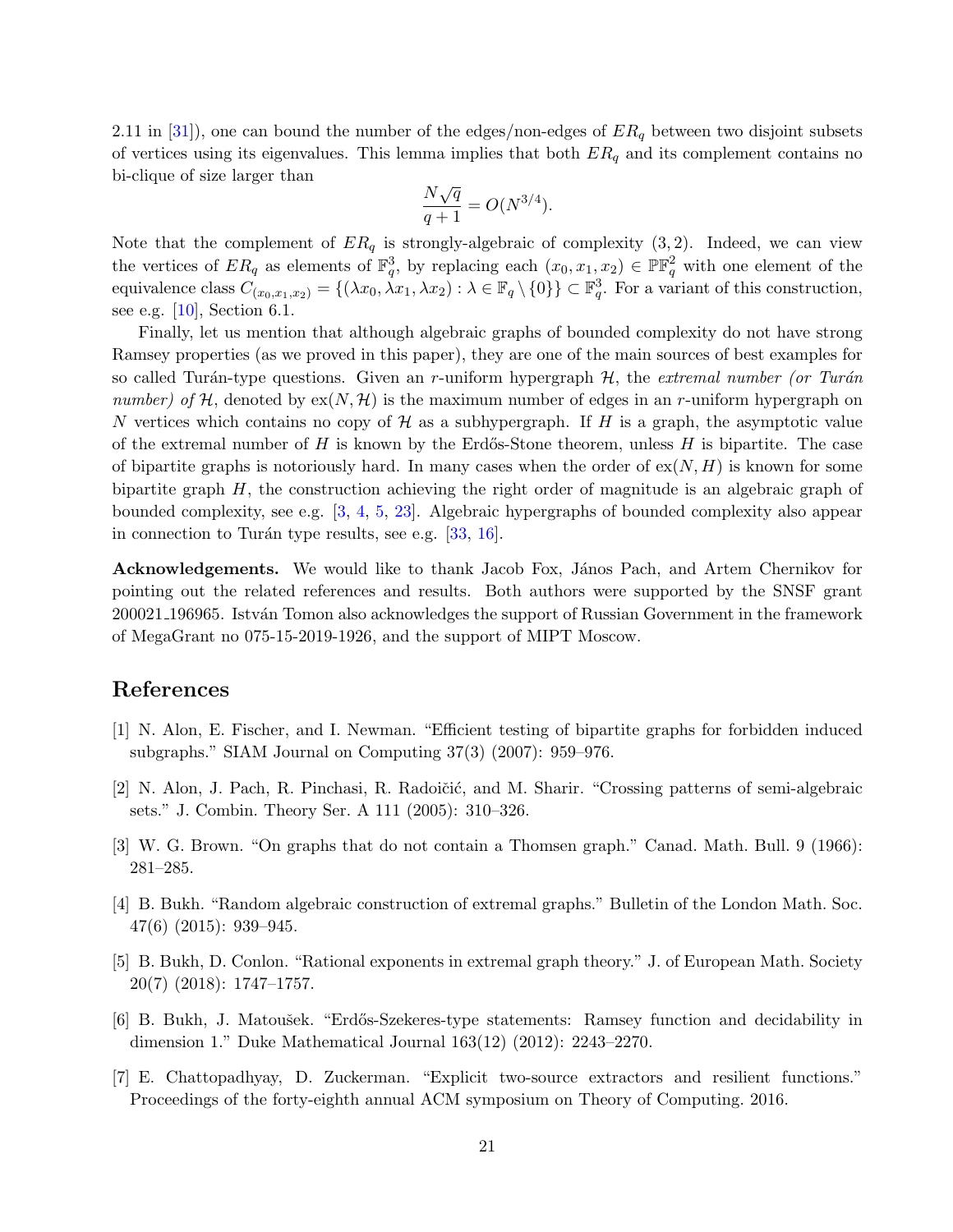- <span id="page-21-13"></span>[8] A. Chernikov, S. Starchenko. "Definable regularity lemmas for NIP hypergraphs." arXiv preprint, arXiv:1607.07701.
- <span id="page-21-10"></span>[9] A. Chernikov, S. Starchenko. "A note on the Erdős-Hajnal property for stable graphs." Proceedings of the AMS 146.2 (2018): 785–790.
- <span id="page-21-15"></span>[10] A. Chernikov, S. Starchenko. "Regularity lemma for distal structures." J. Eur. Math. Soc. 20  $(2018): 2437 - 2466.$
- <span id="page-21-3"></span>[11] G. Cohen. "Two-source dispersers for polylogarithmic entropy and improved Ramsey graphs." SIAM Journal on Computing 0 (2019): STOC16–30.
- <span id="page-21-4"></span>[12] D. Conlon, A. Ferber. "Lower bounds for multicolor Ramsey numbers." Advances in Mathematics 378 (2021): 107528.
- <span id="page-21-9"></span>[13] D. Conlon, J. Fox, J. Pach, B. Sudakov, and A. Suk. "Ramsey-type results for semi-algebraic relations." Trans. Amer. Math. Soc. 366 (2014): 5043–5065.
- <span id="page-21-7"></span>[14] D. Conlon, J. Fox, and B. Sudakov. "Hypergraph Ramsey numbers." J. Amer. Math. Soc. 23(1)  $(2010): 247 - 266.$
- <span id="page-21-8"></span>[15] D. Conlon, J. Fox, and B. Sudakov. "An improved bound for the stepping-up lemma." Discrete Appl. Math. 161(9) (2013): 1191–1196.
- <span id="page-21-17"></span>[16] D. Conlon, C. Pohoata, and D. Zakharov. "Random multilinear maps and the Erdős box problem." arXiv prerpint (2020), arXiv:2011.09024.
- <span id="page-21-14"></span>[17] D. Correia, B. Sudakov, I. Tomon. "Flattening rank and its combinatorial applications." arXiv preprint, arXiv:2103.03217.
- <span id="page-21-1"></span>[18] P. Erdős. "Some remarks on the theory of graphs." Bull. Amer. Math. Soc. 53 (1947): 292–294.
- <span id="page-21-11"></span>[19] P. Erd˝os, A. Hajnal. "Ramsey-type theorems." Discrete Appl. Math. 25 (1989): 37–52.
- <span id="page-21-12"></span>[20] P. Erdős, A. Hajnal, and J. Pach. "Ramsey-type theorem for bipartite graphs." Geombinatorics 10 (2000): 64–68.
- <span id="page-21-5"></span>[21] P. Erdős, A. Hajnal, and R. Rado. "Partition relations for cardinal numbers." Acta Math. Acad. Sci. Hungar. 16 (1965): 93–196.
- <span id="page-21-6"></span>[22] P. Erd˝os, R. Rado. "Combinatorial theorems on classifications of subsets of a given set." Proc. London Math. Soc. 3 (1952): 417–439.
- <span id="page-21-16"></span>[23] P. Erdős, A. Rényi, and V. T. Sós. "On a problem of graph theory." Studia Sci. Math. Hungar. 1 (1966): 215–235.
- <span id="page-21-0"></span>[24] P. Erdős, G. Szekeres. "A combinatorial problem in geometry." Compos. Math. 2 (1935): 463–470.
- <span id="page-21-2"></span>[25] P. Frankl, R. M. Wilson. "Intersection theorems with geometric consequences." Combinatorica 1 (1981): 357–368.